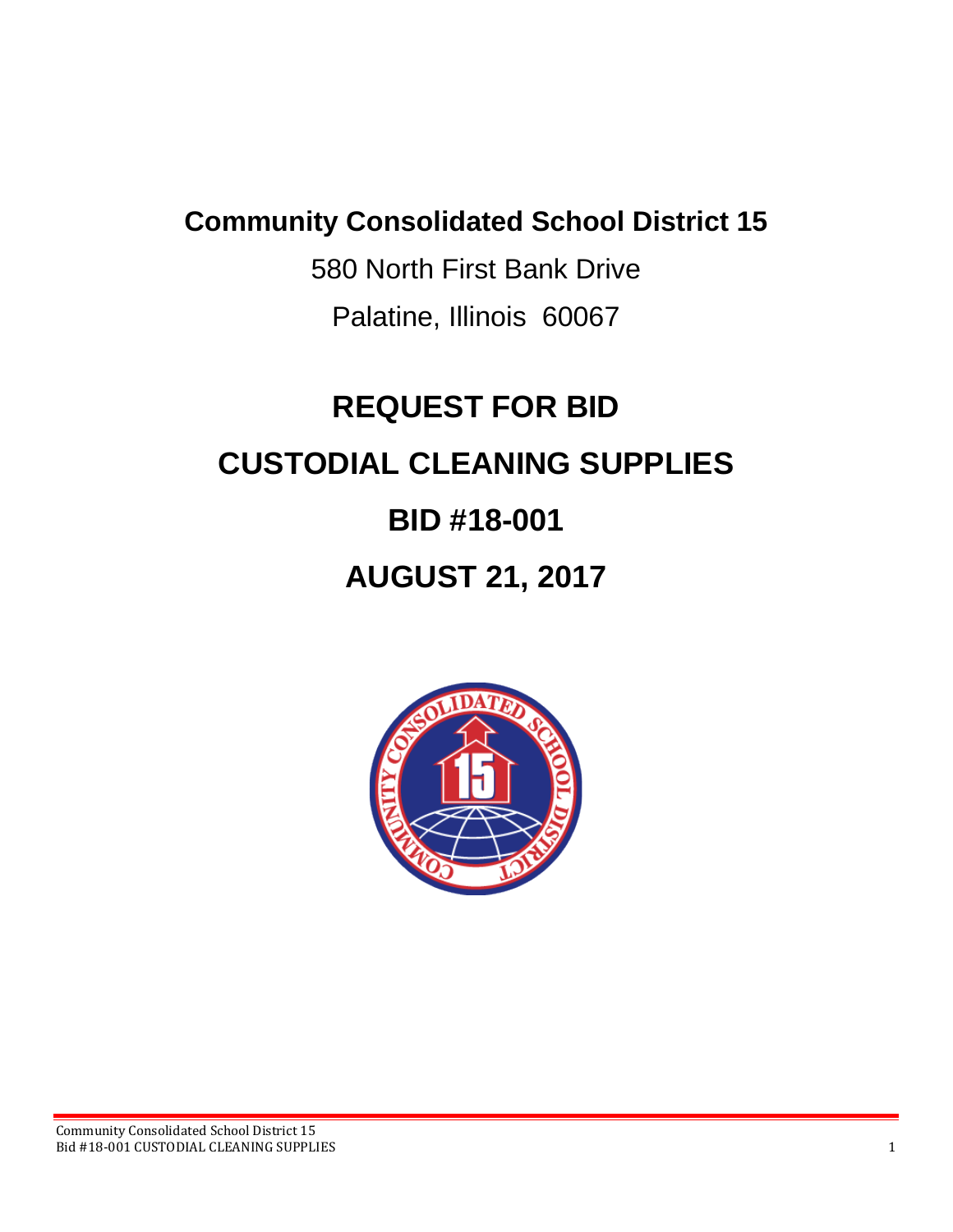# BID #18-001 NOTICE TO BIDDERS CUSTODIAL CLEANING SUPPLIES AUGUST 21, 2017

The Board of Education of Community Consolidated School District 15, 580 North First Bank Drive, Palatine, Illinois 60067, will receive bids for Custodial Cleaning Supplies in accordance with the contract documents and specifications as filed with the Budget and Purchasing Coordinator in the Business Office.

Contract documents are on file and may be examined any time after August 21, 2017.

Board of Education Office Joseph M. Kiszka Educational Service Center 580 North First Bank Drive Palatine, Illinois 60067 Attention: IVY FLEMING

Bid Due Date: September 13, 2017, at 10:00 local time.

No bids may be withdrawn for a period of 60 days after the Bid opening date. Any time stated is in Central Standard Time zone.

Bids will be held without right of withdrawal until October 11, 2017, at 7:00 p.m. when it is anticipated the Board will be acting on the Bid. Results of the board decision are posted on district website www.ccsd15.net on Thursday, October 12, 2017.

No bids may be withdrawn for a period of 60 days after the bid opening date.

The Board of Education reserves the right to waive any irregularities or reject any or all proposals when in its opinion such action will serve the best interests of the Board of Education of Community Consolidated School District 15.

By authorization of the Board of Education.

Tig Flermner

Ivy Fleming Budget and Purchasing Coordinator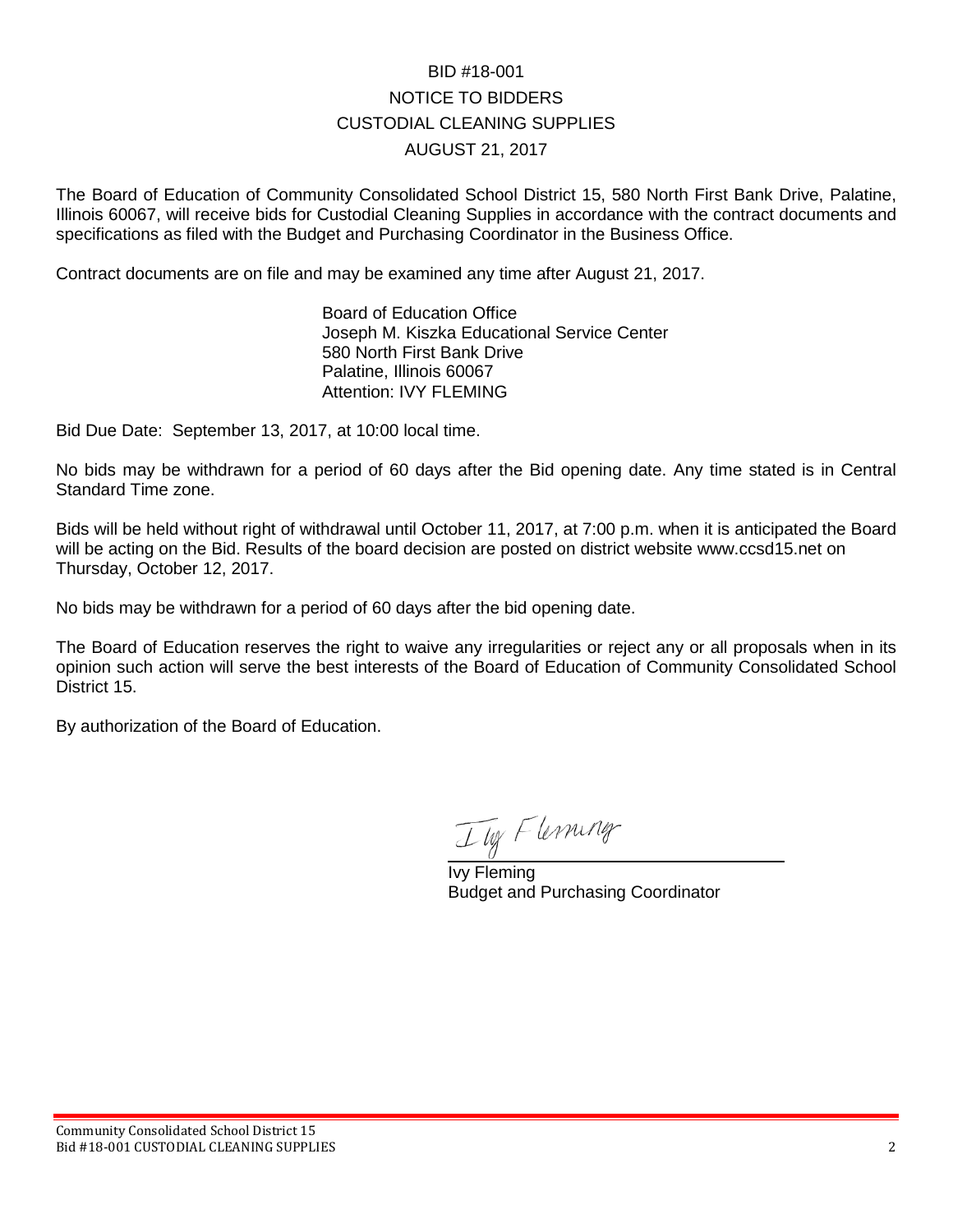# **INSTRUCTIONS TO BIDDERS**

#### Proposals:

Proposals to be entitled for consideration must be made in accordance with the following instructions.

All proposals must be submitted on forms of proposal marked Exhibit "A", Exhibit "B" and Exhibit "C" Custodial Cleaning Supplies, furnished by the Board of Education of Community Consolidated School District 15 ("Board"). Proposals submitted on other forms shall be rejected. 5u9

Proposals must be signed in longhand by person(s) legally authorized to perform such function. Evidence may be required to substantiate the signature.

Oral, telephonic, telegraphic, electronic or facsimile transmitted bids **will not be accepted**.

Bid documents shall be submitted in sealed envelopes clearly marked BID #18-001 CUSTODIAL CLEANING SUPPLIES, ATTENTION: IVY FLEMING. Bid number must be printed on the outside of the sealed envelope. Bid documents received in envelopes not clearly labeled as specified will be rejected if opened before specified bid opening time.

| <b>CUSTODIAL CLEANING SUPPLIES</b>               |
|--------------------------------------------------|
| <b>Board of Education</b>                        |
| <b>Community Consolidated School District 15</b> |
| 580 North First Bank Drive                       |
| Palatine, Illinois 60067                         |
| Attn: IVY FLEMING, Purchasing Agent              |
| Due: September 13, 2017 local time.              |
|                                                  |

#### Bid Deposit:

None required. Bidder acknowledges his failure to perform within the intent of the bid solicitation may disqualify him from bidding to the Board of Education, Community Consolidated School District 15.

#### Examination of Specifications:

Each bidder shall acquaint itself with the conditions as they exist so that it may be completely familiar with the conditions pertinent to the fulfillment of the work required under this Contract.

#### Time for Receiving Bids:

Bids must be delivered in the office of the Board no later than 10:00 a.m. local time, on Wednesday, September 13, 2017 Community Consolidated School District 15, at Board of Education, 580 North First Bank Drive, Palatine, Illinois 60067, Attn: IVY FLEMING, when they will be publicly opened and the contents announced.

## Award of Contract:

Contracts will be awarded to the lowest responsible, responsive bidder, as determined by the Board in its sole judgment, considering conformity with specifications, terms of delivery, quality and serviceability, and such other factors as the Board deems necessary and appropriate in the best interest of the School District.

We are providing one copy of Exhibit "A", Exhibit "B" and Exhibit "C" for the Custodial Cleaning Supplies Bid. **Please return Exhibit "A" and Exhibit "B" as your bid in a sealed envelope labeled BID #18-001 Custodial Cleaning Supplies Bid and retain a copy for your records.**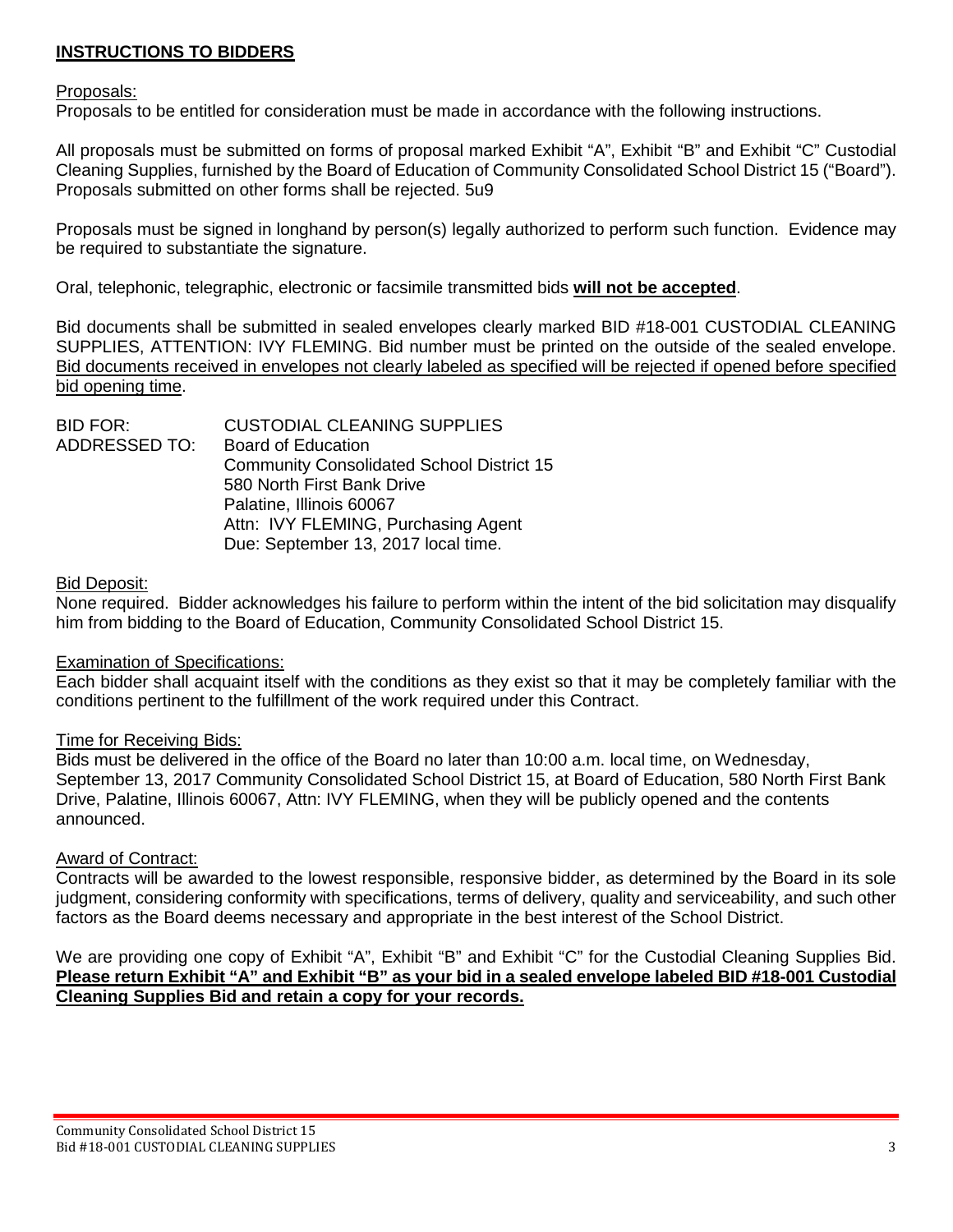## SPECIFICATIONS FOR CUSTODIAL CLEANING SUPPLIES FOR COMMUNITY CONSOLIDATED SCHOOL DISTRICT 15 PALATINE, ILLINOIS

- BOARD: Board of Education, Community Consolidated School District 15 Palatine, Illinois 60067, 847-963-3000
- OFFICE: Joseph M. Kiszka Educational Service Center 580 North First Bank Drive Palatine, Illinois 60067
- ISSUED: August 21, 2017

# GENERAL CONDITIONS

- 1. BIDS (AND SAMPLES, IF ANY) MUST BE RECEIVED IN OUR OFFICE NO LATER THAN WEDNESDAY, SEPTEMBER 13, 2017 LOCAL TIME. Bids received by the Board shall be opened on Wednesday, September 13, 2017, at 10:00 a.m. local time when they will be publicly opened and the contents announced. They will be held without right of withdrawal until October 11, 2017, at 7:00 p.m. when it is anticipated the Board will be acting on the bid.
- 2. The Bid Documents consist of (a) the Notice to Bidders, (b) the Instructions to Bidders, (c) these General Conditions of the Contract, and other documents listed in the Contract and Modifications issued after the execution of the Contract. A modification is a written amendment to the Contract signed by both parties.
- 3. Where conflicts exist within or between parts of the Contract Documents and applicable standards, codes and ordinances, or simply within the Contract Documents, the more stringent, or higher quality or greater quantity requirements shall apply.
- 4. The Board cannot assume responsibility for **delayed postal deliveries** and **does not** recognize postmarks as representing the fact that a bid has been "received" by the Board before the specified deadline.
- 5. All bidders shall familiarize themselves with the details of the conditions relevant to the work or services to be provided.
- 6. The Board reserves the right to split the bid on the basis of best quotation. The Contract will be awarded to the lowest responsible bidder, as determined by the Board in its sole judgment, considering conformity with specifications, terms of delivery, quality and serviceability, and such other factors as the Board deems necessary and appropriate in the best interest of the Board. The Board reserves the right to reject any and all bids or any part thereof, and to waive immaterial technicalities in the bidding. Board decisions are final in all instances and are not subject to review.
- 7. No minimum order requirements may be made by a bidder.
- 8. Certification must be made that the contract/vendor is not barred from bidding on the Contract as a result of a conviction for either bid-rigging or bid rotating under Article 33 E of the *Criminal Code of 1961*. Certification is to be made by signature of person(s) legally authorized to perform such function in the appropriate place in Exhibit "B", CUSTODIAL CLEANING SUPPLIES of the bid documents.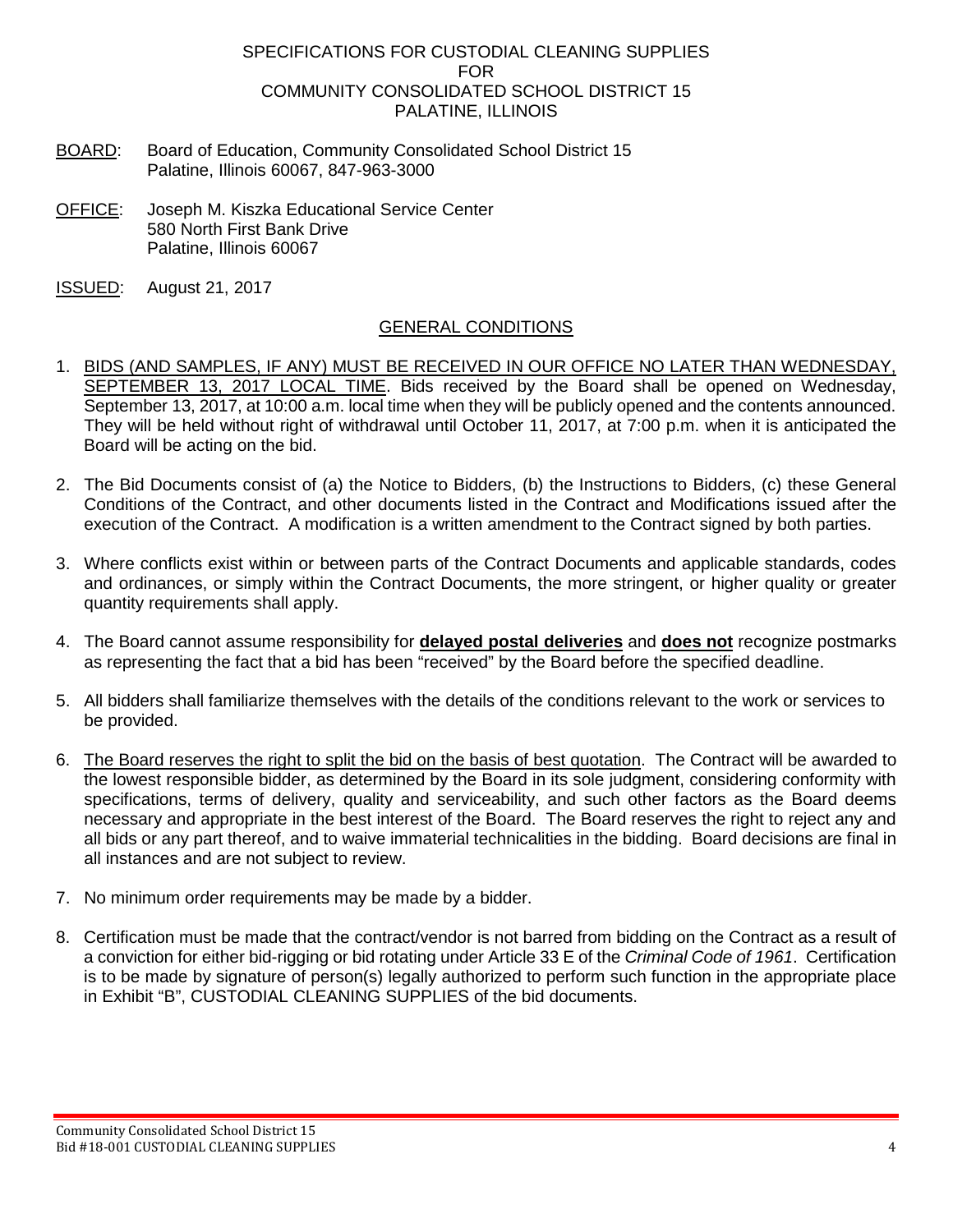- 9. Unless otherwise specified in the invitation to bid, YOUR BID PRICE MUST BE A DELIVERED PRICE, F.O.B. ROLLING MEADOWS, PALATINE, HOFFMAN ESTATES, THE BOARD'S DESTINATION, WITH ALL TRANSPORTATION AND HANDLING CHARGES PAID BY THE BIDDER TO ONE LOCATION. Delivery must be made as specified on the dates indicated in the specifications of Exhibit "A" CUSTODIAL CLEANING SUPPLIES when applicable.
- 10. The Board reserves the right to terminate the Contract for just cause upon ten (10) days' written notice to Contractor without any penalties. For purposes of this Contract, just cause may include, but is not necessarily limited to, any of the following:
	- a. The Contractor's entry into liquidation, receivership or dissolution, its filing for bankruptcy or I insolvency, or the assignment of its assets for the benefit of its creditors;
	- b. The Contractor's failure to pay suppliers or workmen, or failure to provide sufficient workmen or sufficient supplies for the job;
	- c. The Contractor's disregard of applicable laws, ordinances or the instructions of the Board;
	- d. The Contractor's failure to follow the bid specifications or its violation of the Contract Documents;
	- e. The Contractor's failure, for any reason, to maintain the level of service required by the bid specifications; or
	- f. Any other failure on the part of the Contractor to perform or adhere to any of its obligations under this Contract.
- 11. Whenever, in the specification the term "or equal" is used, it shall be interpreted to indicate the type, function, minimum standard, design, efficiency and quality desired and shall not be construed in such a manner as to exclude manufacturers' products of comparable quality and design. The bidder shall furnish the Board with all evidence required to determine whether or not the proposed product is equal to and will perform according to the Board's specifications. The Board's decision on this matter will be final.
- 12. The price for the units specified in the invitation to bid should be clearly shown for each separate item in the space provided on the bid form. The total price for the quantity requested should also be shown. If the group totals are requested in the bid invitation, bidders should show group totals on the space provided.
- 13. **Equal Employment Opportunity.** Contractor agrees to fully comply with the requirements of the Illinois *Human Rights Act*, 775 ILCS 5/1-101 *et seq*., including, but not limited to, the provisions of sexual harassment policies and procedures pursuant to Section 2-105 of the Act. Contractor further agrees to comply with all federal Equal Employment Opportunity Laws, including, but not limited to, the *Americans with Disabilities Act*, 42 U.S.C Section 1201 *et seq*., and rules and regulations promulgated thereunder.

As required by Illinois law, in the event of Contractor's non-compliance with the provisions of this Equal Employment Opportunity Clause, the Illinois *Human Rights Act* or the Rules and Regulations of the Illinois Department of Human Rights ("Department"), Contractor may be declared ineligible for future contracts or subcontracts with the State of Illinois or any of its political subdivisions or municipal corporations, and the Agreement may be canceled or voided in whole or in part, and such other sanctions or penalties may be imposed or remedies invoked as provided by statute or regulation. During the performance of this Agreement, Contractor shall agree as follows: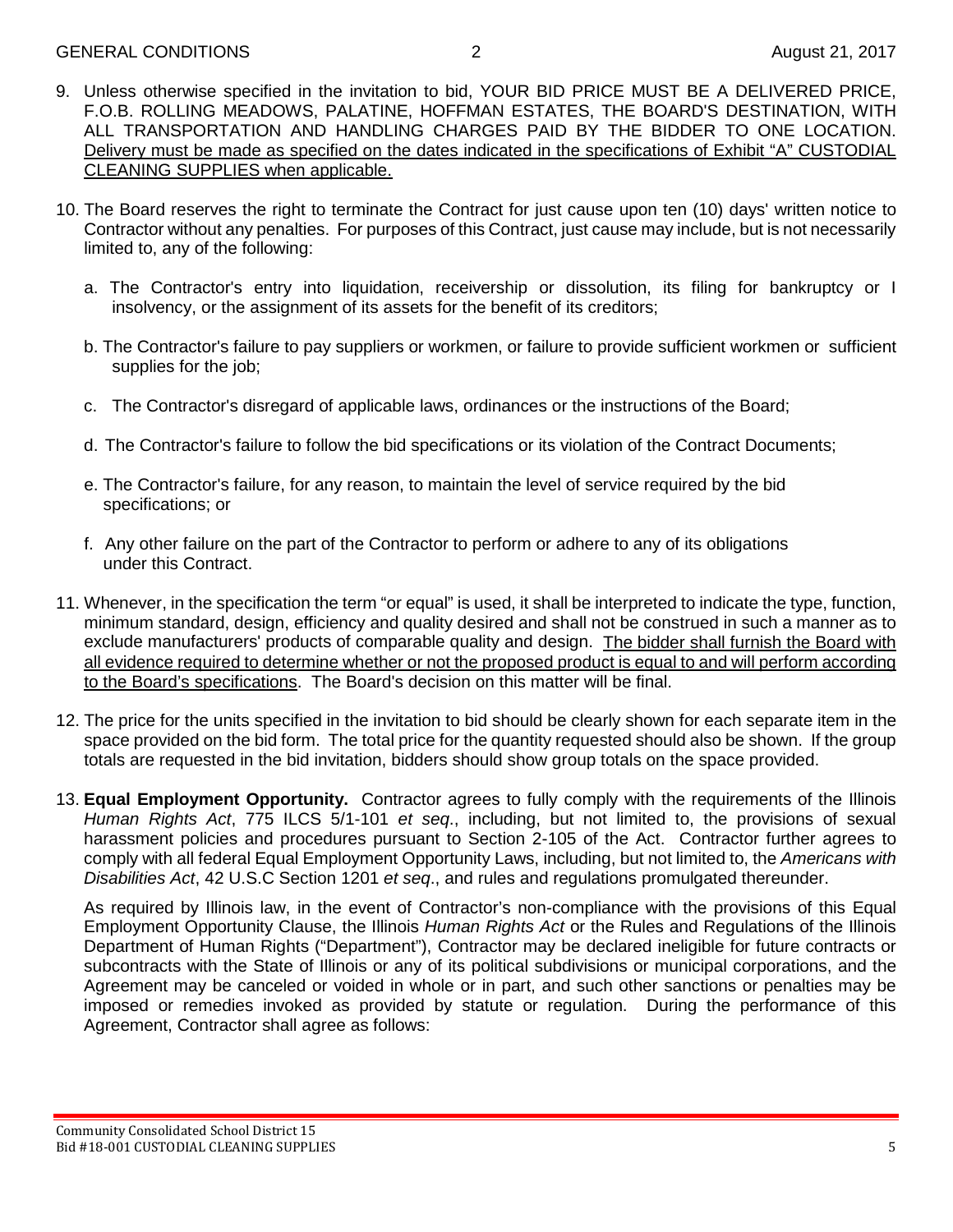a. That it will not discriminate against any employee or applicant for employment because of race, color, religion, sex, sexual orientation, marital status, national origin or ancestry, citizenship status, age, physical or mental handicap unrelated to ability, military status, or an unfavorable discharge from military service or arrest record status; and further that it will examine all job classifications to determine if minority persons or women are underutilized and will take appropriate affirmative action to rectify any such underutilization.

b. That, if it hires additional employees in order to perform this contract or any portion thereof, it will determine the availability (in accordance with the Department's Rules) of minorities and women in the areas from which it may reasonably recruit and it will hire for each job classification for which employees are hired in such a way that minorities and women are not underutilized.

c. That, in all solicitations or advertisements for employees placed by it or on its behalf, it will state that all applicants will be afforded equal opportunity without discrimination because of race, color, religion, sex, sexual orientation, marital status, national origin or ancestry, citizenship status, age, physical or mental handicap unrelated to ability, military status, or an unfavorable discharge from military service.

d. That it will send to each labor organization or representative of workers with which it has or is bound by a collective bargaining or other agreement or understanding, a notice advising such labor organization or representative of Contractor's obligations under the Illinois *Human Rights Act* and the Department's Rules. If any such labor organization or representative fails or refuses to cooperate with Contractor in its efforts to comply with such Act and Rules, Contractor will promptly so notify the Department and the Contracting agency and will recruit employees from other sources when necessary to fulfill its obligation thereunder.

e. That it will submit reports as required by the Department's Rules, furnish all relevant information as may from time to time be requested by the Department or the Contracting agency, and in all respects comply with the Illinois *Human Rights Act* and the Department's Rules.

f. That it will permit access to all relevant books, records, accounts and work sites by personnel of the Contracting agency and the Department for purpose of investigation to ascertain compliance with the Illinois *Human Rights Act* and the Department's Rules.

g. That it will include verbatim or by reference the provisions of this clause in every subcontract it awards under which any portion of the contract obligations are undertaken or assumed, so that such provisions will be binding upon such subcontractors. In the same manner as with other provisions of the Agreement, Contractor will be liable for compliance with applicable provisions of this clause by such subcontractors; and further it will promptly notify the Contracting agency and the Department in the event any subcontractor fails or refuses to comply therewith. In addition, Contractor will not utilize any subcontractor declared by the Illinois Human Rights Commission to be ineligible for contracts or subcontracts with the State of Illinois or any of its political subdivisions or municipal corporations.

- 14. To extent applicable, the Contractor agrees to comply with the provisions of the *Occupational Safety and Health Act of 1970* (29 U.S.C.A. § 651 *et seq.*) and the standards and regulations issued there under and shall certify that all items furnished under this bid will conform to and comply with said standards and regulations.
- 15. Contractor agrees to comply with provisions of the *Consumer Products Safety Act of 1972* (15 U.S.C.A § 205 *et seq.*) and shall certify that items furnished under this bid conform to applicable standards.
- 16. To the extent applicable, the Illinois *Employment of Illinois Workers on Public Works Act* (30 ILCS 470/0.01 *et. seq*.) shall prevail on this Contract.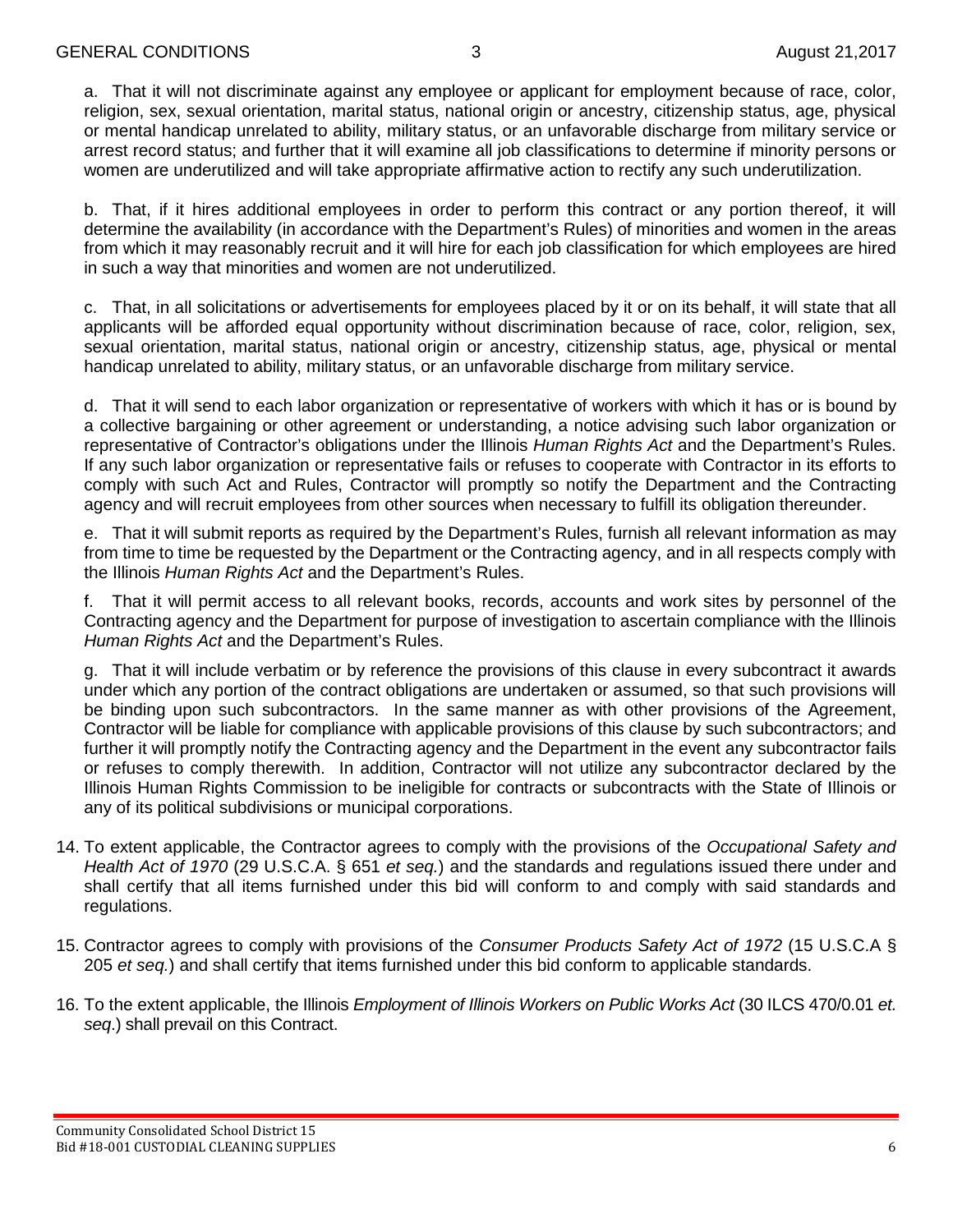- 17. Contractor acknowledges that, pursuant to the Illinois *Criminal Code* (720 ILCS 5/11-9.3), it is unlawful for a child sex offender to knowingly be present on school property when persons under the age of eighteen are present without the specific notification to and permission of the Superintendent of Schools or the Board of Education. Accordingly, Contractor shall ensure that none of its employees, agents or independent contractors are child sex offenders. Child sex offenders found to be present on school property without permission will be considered trespassers and will be prosecuted in accordance with Illinois law.
- 18. Bids will be considered only if made without any connection with any other person or firm submitting a bid, if in all respects fair and without collusion and if neither member of the Board nor other officer of the School District is directly or indirectly interested in the bid or in any portion of the profits thereof.
- 19. A bidder may withdraw or change a bid if written notice of the withdrawal or change is received by Board before the latest time specified for submission of bids. Any change may be made only by substitution of another bid.
- 20. Bids received after the time specified in the invitation to bid will not be considered and shall be returned to the bidder. The method of transmittal of the bid proposal is at bidder's risk of untimely receipt by the Board.
- 21. Title to the goods herein described shall not pass until said goods have actually been received by Board or its consignee, notwithstanding any agreement to the contrary, including, but not by way of limitation, any agreement to pay freight, express, or other transportation or insurance charges. Risk of loss prior to such actual receipt by Board or its consignee shall be borne by Contractor. Nothing herein contained, however, shall be construed to deprive Board of its interest, or limiting such interest, in goods herein described prior to such actual receipt.
- 22. All material and workmanship shall be subject to inspection and test by Board or its designee. The Board reserves the right to reject any goods which contain defects in material or workmanship, which fail to meet the specifications contained herein or any warranties (express or implied). Rejected goods shall be removed at the expense of the Contractor, including all transportation costs, promptly after notification of rejection. As to rejected goods, Contractor shall bear all costs of inspection and all risk of loss.
- 23. Payment by the Board for goods supplied hereunder shall not constitute acceptance thereof if subsequent inspection discloses defects in material or workmanship or a failure to meet the specifications contained herein.
- 24. Purchase order number and vendor name must appear on each invoice submitted to the Board for payment.
- 25. Signature Constitutes Acceptance The signing of these bid forms shall be construed as acceptance of all provisions contained herein and that the Contractor had read the Contract Documents and is fully aware of the terms hereof.
- 26. Exceptions Any exceptions to these terms and conditions of deviations from the written specifications must be shown in writing and attached to the bid form.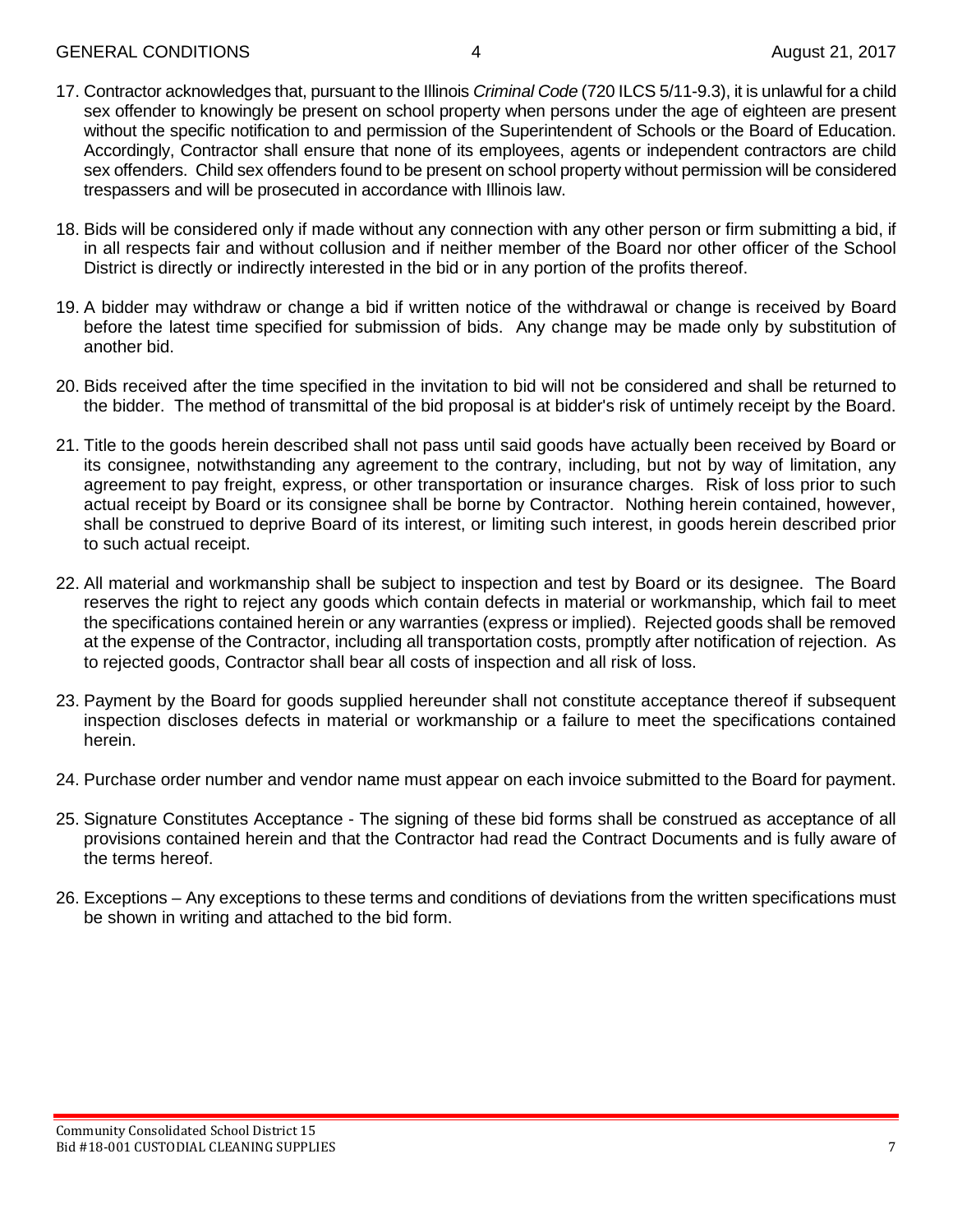- 27. The Board reserves its rights to reject any goods and to cancel all or any part of this sale if Contractor fails to deliver all or any part of the goods described in the invitation to bid in accordance with the terms, conditions, and specifications contained herein. Acceptance of any part of the goods covered by the invitation to bid shall not obligate Board to accept future shipments nor deprive it of its rights to revoke any acceptance theretofore given. If Contractor ceases to conduct its operations in the ordinary course of business (including inability to meet its obligations as they mature), or if any proceeding under bankruptcy or insolvency laws is brought by or against Contractor, or if a receiver for Contractor is appointed or applied for, or if an assignment for the benefit of creditors is made by Contractor, Board may cancel this order without liability except for deliveries previously made or for goods covered by the invitation to bid then completed and subsequently delivered in accordance with the terms, conditions, and specifications contained herein.
- 28. Contractor makes the following warranties to Board and users of the goods herein described: (a) It will, at the date of delivery, have good title to any and all goods supplied hereunder, and said goods will be free and clear of any and all liens and encumbrances; (b) Any and all goods supplied hereunder will be of merchantable quality; (c) Any and all goods supplied hereunder will be fit for the particular use intended, will be free from defects, whether patent or latent in material or workmanship, and will be in full conformity with the specifications contained herein. Contractor agrees that the foregoing warranties shall survive acceptance of the goods, and that said warranties shall be in addition to any warranties for additional scope given to Board by Contractor.
- 29. Contractor agrees to indemnify, defend, and hold harmless the Board, its successors, assigns, customer, agents, and users of the goods herein described against any and all loss, damage, or injury arising out of or resulting from a claim or suit for alleged infringement or any letters patent granted by the United States or any foreign government relating to the goods herein described. Contractor agrees that it will assume the defense of any and all such suits and pay all costs, judgments, and expenses incidental thereto.
- 30. Bidder must make delivery upon receipt of order unless otherwise specified in the invitation to bid. Bidder must indicate time required for delivery on bid.
- 31. The bidder shall at all times observe and comply with all laws, ordinances, regulations and codes for the Federal, State, County and other local government agencies, which may in any manner affect the preparation of proposals or the performance of the contract.
- 32. Any interpretation of the proposed Contract Documents will be made only by an addendum duly issued by the Purchasing Agent. A copy of such addendum will be mailed to each person receiving a set of such Contract Documents and to such other prospective bidders as shall have requested that they be furnished with a copy of each addendum. Failure on the part of the prospective bidder to receive a written interpretation prior to the time of the opening of bids will not be grounds for withdrawal of his proposal. Oral explanations will not be binding.
- 33. The award of the Contract will be made by official Board documents. Bidder's order form is not acceptable and cannot be used.
- 34. The Board is exempt from paying Illinois Use Tax (35 ILCS 105/3-5.4) and sales to the Board are exempt from Illinois Retailer's Occupation Tax (35 ILCS 120/2-5.11). As such, Contractor shall not include such taxes in its bid.
- 35. The Board is exempt from paying Federal Excise Taxes (26 U.S.C.A. § 4221). As such, Contractor shall not include such taxes in its bid.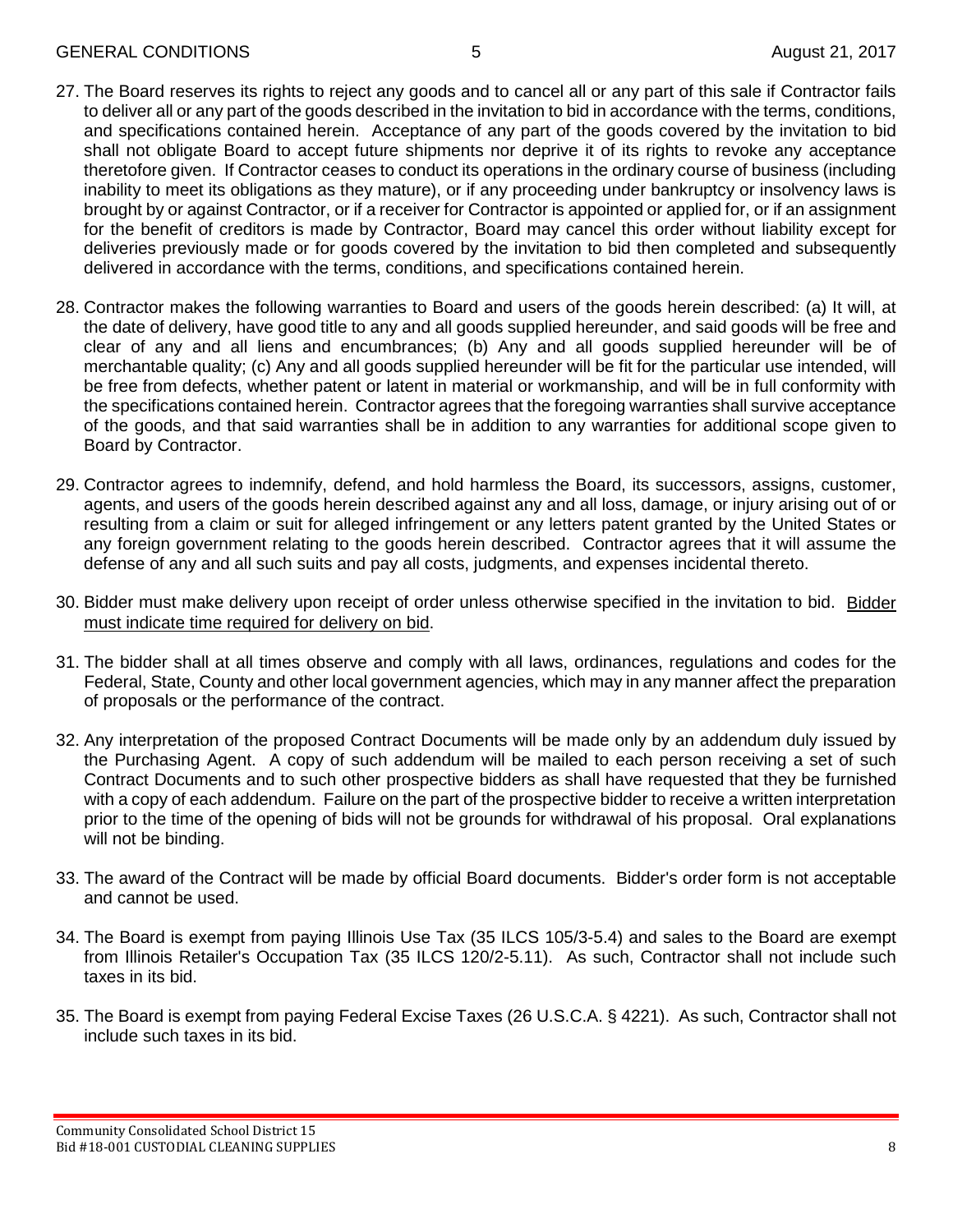- 36. In computing transportation costs, bidders should not include any federal transportation tax, because Board is exempt.
- 37. The Contractor shall pay sales, consumer, use and similar taxes for the work or portions thereof provided by the Contractor. Contractor shall collect and remit Illinois Use Tax on all sales of tangible personal property in accordance with the Illinois *School Code* (105 ILCS 5/10-20.21) and the Illinois *Use Tax Act* (35 ILCS 105/1 *et seq*.). The payment of this tax will take place regardless of whether the Contractor is a retailer maintaining a place of business within this State. The cost of such tax shall be borne solely by the Contractor as part of the Contract price. Contractor shall not be reimbursed or paid any taxes unnecessarily paid by Contractor when not required due to the Board's tax exempt status.
- 38. Where the term Sub-contractor is used throughout the bid it refers to those specialized people who are not on the Contractor's payroll. Such Sub-contractors are to be brought to the attention of the Board, which reserves the right to approve or disapprove any such related Sub-contractors.
- 39. ERRORS AND OMISSIONS All proposals shall be submitted with each space properly completed. Special attention of bidders is directed to the policy that no claim for relief because of errors or omissions in the bidding will be considered and bidders will be held strictly to the proposals as submitted. Should a bidder find any discrepancies in, or omissions from any of the documents, or be in doubt as to their meanings, it shall advise the Director for Business Services who will issue the necessary clarifications to all prospective bidders by means of addenda. Failure on the part of the prospective bidder to receive a written interpretation prior to the time of the opening of bids will not be grounds for withdrawal of its proposal. Oral explanations will not be binding.
- 40. Signature Constitutes Acceptance; the signing of these bid forms shall be construed as acceptance of all provisions contained herein.
- 42. Any exception to these terms and conditions or deviation from the written specifications must be shown in writing and attached to the bid form.
- 43. To the extent applicable, it shall be mandatory upon the Contractor to whom the Contract is awarded and upon any Sub-contractor(s) thereof to pay to all laborers, workmen, and mechanics employed by them not less than the prevailing rate of wages in the locality for each craft of type of workmen or mechanic needed to perform such work and the general prevailing rate for legal holidays and overtime work as ascertained by the Department of Labor and pursuant to Illinois law and statutes in such case made and provided.

The Contractor and Sub-contractor(s) shall comply with the Illinois *Prevailing Wage Act* and shall include in bids the cost for the current prevailing wage. A copy of the current Illinois Department of Labor Prevailing Wages for Cook County is included at the end of this Section. Prevailing wage rates are revised by the Department of Labor and available on its website (**Amendment to Prevailing Wage Act 97-0964**). As changes are made in these prevailing wages, the Contractor and Sub-contractor(s) performing work on the project will be responsible for conforming to the changes and shall have the responsibility for determining when changes are made. No additional costs are to be incurred by the Board as a result of changes in prevailing wage. All record keeping requirements are the obligation of the Contractor and Sub-contractor(s).

To the extent that there are any violations of the *Prevailing Wage Act* and any demands are made upon the Board by the Illinois Department of Labor or by any employee of the Contractor or a Sub-contractor performing work on the project, the Contractor or the particular Sub-contractor and Contractor shall be responsible for indemnifying and holding the Board free and harmless from all costs incurred, directly or GENERAL CONDITIONS 7 7 August 21, 2017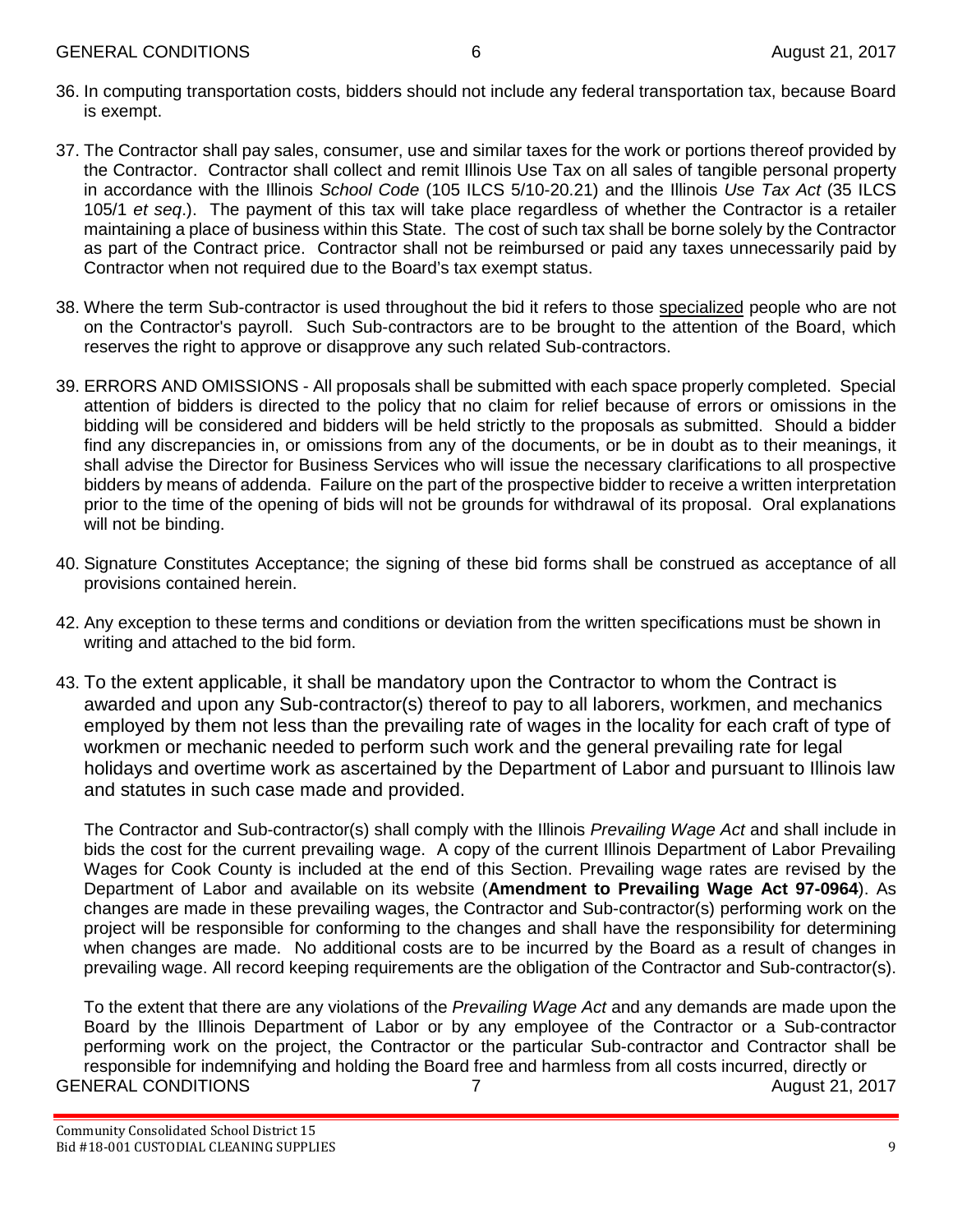indirectly, by the Board in responding to and complying with demands made by the Department of Labor, or an aggrieved employee and such amounts may be withheld from the payments to be made on the project.

It is the intention that the Board shall suffer no time loss or other additional expenses in complying with any inquiry made with regard to the *Prevailing Wage Act.*

Palatine Community Consolidated School District 15 is bound by the requirements of **Prevailing Wage Act, 820 lLCS 130/.01 et seq**, which amended the Illinois Prevailing Wage Act effective January 2010 to impose additional obligations on public school districts engaged in "public works" construction projects. The new Act requires each contractor and sub-contractor to submit to Palatine Community Consolidated School District 15 a monthly certified payroll containing the names of all laborers, mechanics and other workers employed on each project. The certified payroll must also include the address, telephone number, social security number, classification(s), hourly wages paid in each pay period, the number of hours worked each day, and the starting and ending times of work each day for each identified worker. The contractor or sub-contractor must also certify that each worker has been paid not less than a general prevailing hourly rate of pay which is required by law. Palatine Community Consolidated School District 15 will retain these records for no less than three (3) years. This requirement is to be met for any projects following the date of this notification. The certified payroll must be received at Joseph M. Kiszka Educational Service Center, Community Consolidated School District 15, 580 North First Bank Drive, Palatine, IL 60067, Attention: IVY FLEMING for retention. Any future payments will be withheld until CCSD 15 receives your certified payroll.

- 44. The Board will attempt to make payments for items ordered within thirty (30) days of delivery. Invoices must be submitted in a timely manner, and if received by the 25<sup>th</sup> day of the month, will be processed and paid at the next regularly scheduled Board of Education meeting (normally held on the second Wednesday of each month.) Notwithstanding anything herein to the contrary, however, all payments made to the Contractor shall be governed by the Illinois *Local Government Prompt Payment Act* (50 ILCS 505/1 *et seq*.).
- 45. INSURANCE: Each Prime Contractor shall furnish and pay for insurance in accordance with the conditions stipulated below. Contractors shall file with the Board a Certificate of Insurance certifying to insurance coverage specified herein. All Certificates shall contain a clause stating the policy will not be canceled without thirty (30) days prior written notice having first been sent to the Board. Each Contractor shall carry insurance to cover responsibility and liability of all kinds, and shall require Sub-contractors to carry similar insurance.

The attached Certificate of Insurance requirements shall be maintained by the Contractor receiving award in addition to all Sub-contractors as stated during the execution of the Contract and until such time as contract work is complete. Said Certificate of Insurance is to name the Board of Education of Community Consolidated School District 15 and its employees and agents as "Additional Insured" IN ADDITION TO Certificate Holder. Designated Certificate is to be submitted with your bid to the Board.

The Contractor shall include during the life of this Contract, insurance under a contractor's floater, or as an alternative, specific fire insurance with the standard extended coverage, a vandalism and malicious mischief endorsement on all Contractors' machinery, tools, equipment, forms scaffolding, trailers/vans, sheds, and similar property, rented or owned, used in the move.

The policy shall provide that in a case of loss from any cause whatsoever, there shall be no liability on the part of the Board for property of this nature belonging to or rented by any Contractor of Sub-contractor, or by any employee of a Contractor. The contractor's floater referred to herein may be an all-risk or named peril policy; but, if a named peril policy, it shall be written to include loss caused by the following perils; fire, GENERAL CONDITIONS 8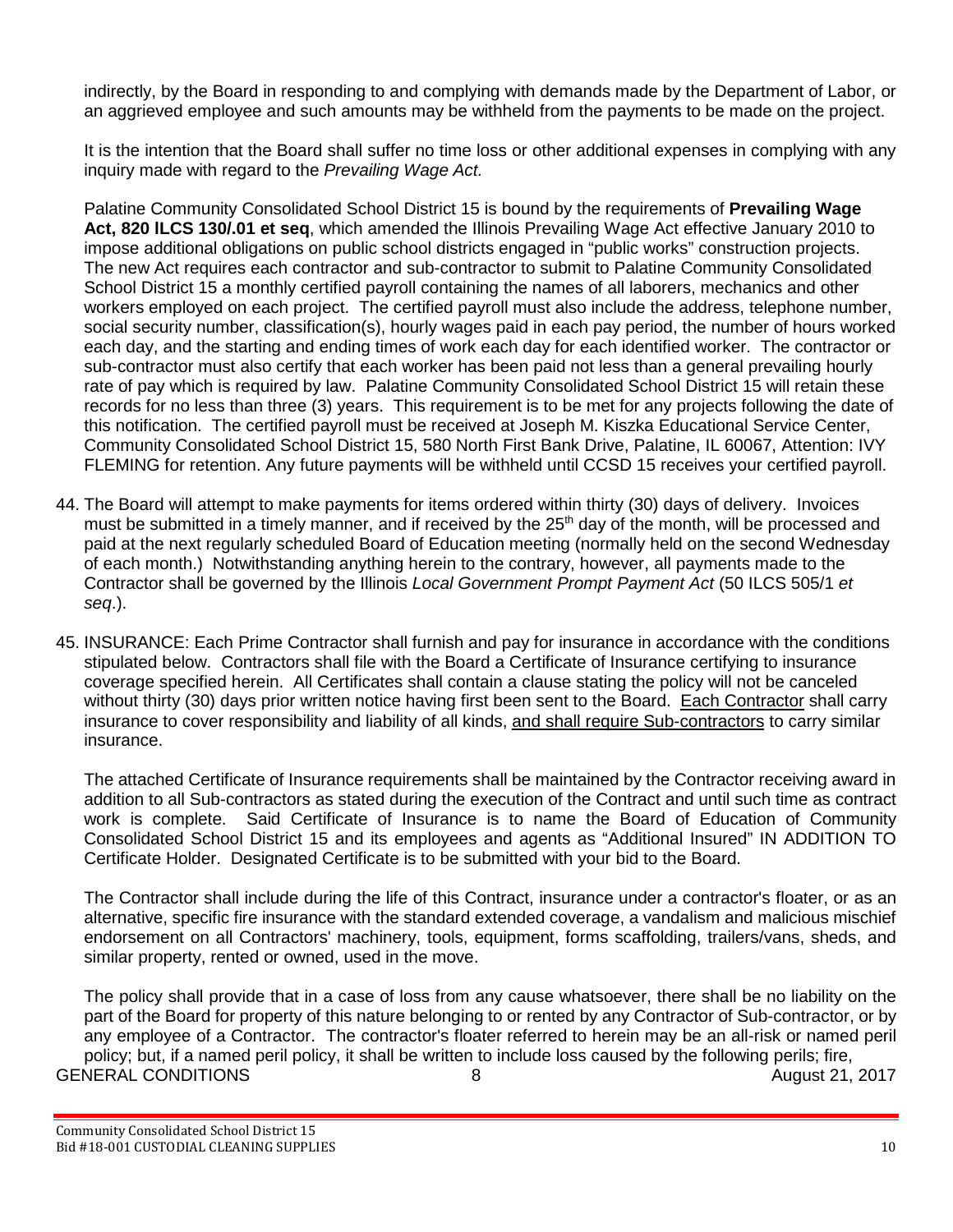lightning, flood, and the perils insured against under the extended coverage and vandalism and malicious mischief endorsements.

The Contractor must provide evidence of Workers' Compensation insurance as required by statute, auto liability coverage and an umbrella liability coverage of a minimum of \$5,000,000.00 per occurrence and in the aggregate.

The following limits should be in place:

- a. Bodily injury and property damage combined per occurrence \$1,000,000.
- b. Bodily injury and property damage combined aggregated \$3,000,000.
- c. Excess liability Each occurrence in the amount of the limit of their policy.
- d. Excess liability Aggregate in the amount of the limit of their policy.
- e. Evidence of workers' comp in the amount required by statute.
- f. General Liability \$1,000,000 per occurrence, \$2,000,000 aggregate.
- g. The special endorsement to read: Community Consolidated School District 15 is named as additional insured as their interest may appear and notice of cancellation/material change, if applicable, should be attached to certificate of insurance or otherwise evidenced as in effect under the policies listed.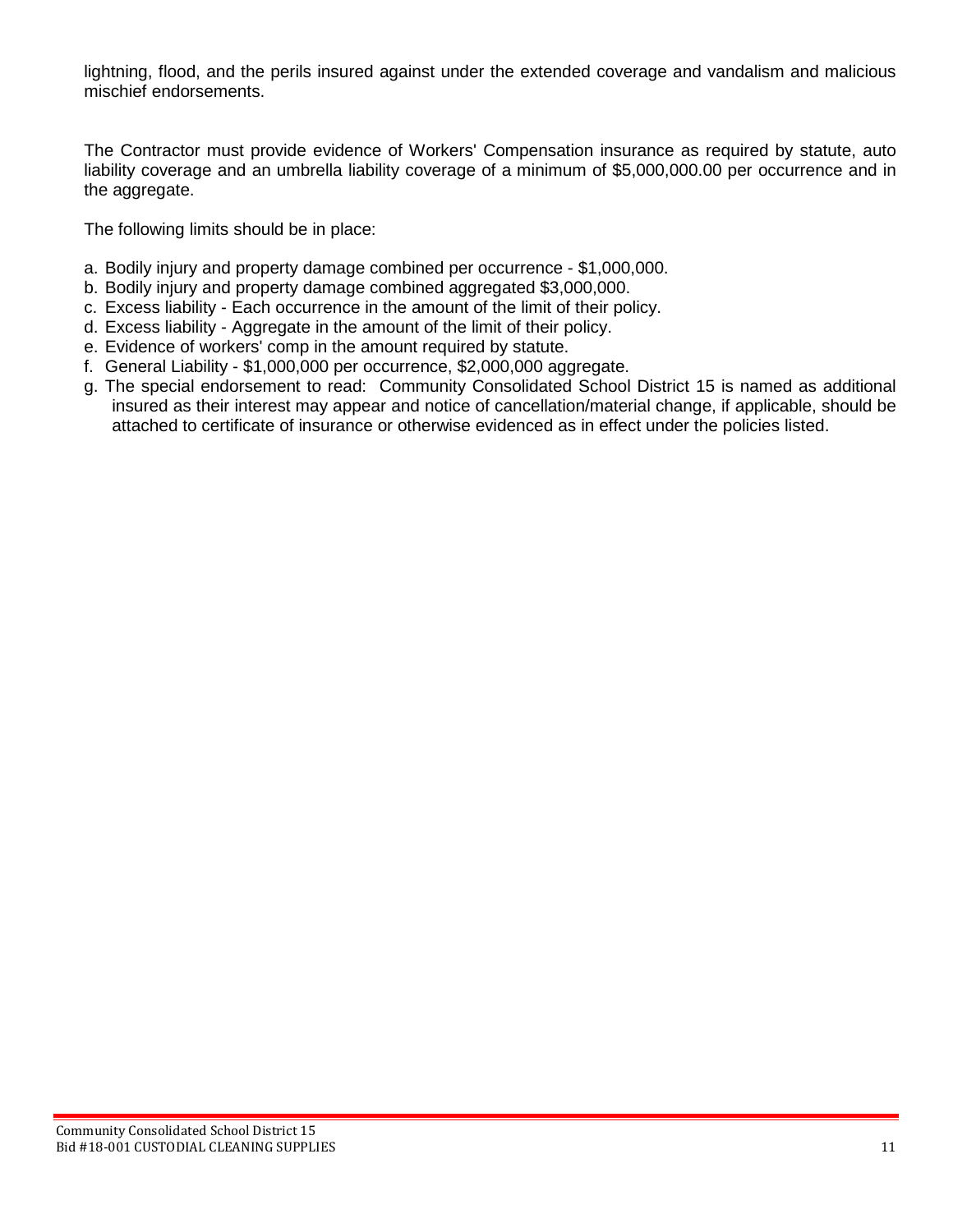|                                                                                                                                                                                                                                 |                                                                                                                                                                                                                                                                                                                                                                                                                                                                                                                                                                                                                                                                                                                 |                  | <b>CERTIFICATE OF LIABILITY INSURANCE</b> |                                                                                                                  |                                  |                                                        |                                                                                                                  | 01/01/2015            | DATE (MM/DD/YYYY)            |
|---------------------------------------------------------------------------------------------------------------------------------------------------------------------------------------------------------------------------------|-----------------------------------------------------------------------------------------------------------------------------------------------------------------------------------------------------------------------------------------------------------------------------------------------------------------------------------------------------------------------------------------------------------------------------------------------------------------------------------------------------------------------------------------------------------------------------------------------------------------------------------------------------------------------------------------------------------------|------------------|-------------------------------------------|------------------------------------------------------------------------------------------------------------------|----------------------------------|--------------------------------------------------------|------------------------------------------------------------------------------------------------------------------|-----------------------|------------------------------|
|                                                                                                                                                                                                                                 | THIS CERTIFICATE IS ISSUED AS A MATTER OF INFORMATION ONLY AND CONFERS NO RIGHTS UPON THE CERTIFICATE HOLDER. THIS<br>CERTIFICATE DOES NOT AFFIRMATIVELY OR NEGATIVELY AMEND, EXTEND OR ALTER THE COVERAGE AFFORDED BY THE POLICIES<br>BELOW. THIS CERTIFICATE OF INSURANCE DOES NOT CONSTITUTE A CONTRACT BETWEEN THE ISSUING INSURER(S), AUTHORIZED<br>REPRESENTATIVE OR PRODUCER, AND THE CERTIFICATE HOLDER.<br>IMPORTANT: If the certificate holder is an ADDITIONAL INSURED, the policy(ies) must be endorsed. If SUBROGATION IS WAIVED, subject to<br>the terms and conditions of the policy, certain policies may require an endorsement. A statement on this certificate does not confer rights to the |                  |                                           |                                                                                                                  |                                  |                                                        |                                                                                                                  |                       |                              |
|                                                                                                                                                                                                                                 | certificate holder in lieu of such endorsement(s).                                                                                                                                                                                                                                                                                                                                                                                                                                                                                                                                                                                                                                                              |                  |                                           |                                                                                                                  |                                  |                                                        |                                                                                                                  |                       |                              |
| <b>PRODUCER</b>                                                                                                                                                                                                                 | Frank's Insurance Agency<br><b>Main Street</b>                                                                                                                                                                                                                                                                                                                                                                                                                                                                                                                                                                                                                                                                  |                  |                                           | <b>CONTACT</b><br><b>NAME:</b><br><b>PHONE</b><br>(A/C, No, Ext):<br>E-MAIL<br><b>ADDRESS</b><br><b>PRODUCER</b> |                                  |                                                        | FAX<br>(A/C, No):                                                                                                |                       |                              |
|                                                                                                                                                                                                                                 | Anywhere IL 00000                                                                                                                                                                                                                                                                                                                                                                                                                                                                                                                                                                                                                                                                                               |                  |                                           |                                                                                                                  | <b>CUSTOMER ID#:</b>             |                                                        | <b>INSURER(S) AFFORDING COVERAGE</b>                                                                             |                       | <b>NAIC#</b>                 |
| <b>INSURED</b>                                                                                                                                                                                                                  | <b>DEF Construction Company</b>                                                                                                                                                                                                                                                                                                                                                                                                                                                                                                                                                                                                                                                                                 |                  |                                           | <b>INSURER A:</b><br><b>INSURER B:</b>                                                                           |                                  | Name of Insurance Company<br>Name of Insurance Company |                                                                                                                  |                       | Enter NAIC #<br>Enter NAIC # |
|                                                                                                                                                                                                                                 | 456 Main Street                                                                                                                                                                                                                                                                                                                                                                                                                                                                                                                                                                                                                                                                                                 |                  |                                           | <b>INSURER C:</b>                                                                                                |                                  | Name of Insurance Company                              |                                                                                                                  |                       | Enter NAIC #                 |
|                                                                                                                                                                                                                                 | Anywhere IL 00000                                                                                                                                                                                                                                                                                                                                                                                                                                                                                                                                                                                                                                                                                               |                  |                                           | <b>INSURER D:</b><br><b>INSURER E:</b>                                                                           |                                  |                                                        |                                                                                                                  |                       |                              |
| <b>COVERAGES</b>                                                                                                                                                                                                                |                                                                                                                                                                                                                                                                                                                                                                                                                                                                                                                                                                                                                                                                                                                 |                  | <b>CERTIFICATE NUMBER:</b>                | <b>INSURER F:</b>                                                                                                |                                  |                                                        | <b>REVISION NUMBER:</b>                                                                                          |                       |                              |
|                                                                                                                                                                                                                                 | THIS IS TO CERTIFY THAT THE POLICIES OF INSURANCE LISTED BELOW HAVE BEEN ISSUED TO THE INSURED NAMED ABOVE FOR THE POLICY PERIOD<br>INDICATED. NOTWITHSTANDING ANY REQUIREMENT, TERM OR CONDITION OF ANY CONTRACT OR OTHER DOCUMENT WITH RESPECT TO WHICH THIS<br>CERTIFICATE MAY BE ISSUED OR MAY PERTAIN. THE INSURANCE AFFORDED BY THE POLICIES DESCRIBED HEREIN IS SUBJECT TO ALL THE TERMS.<br>EXCLUSIONS AND CONDITIONS OF SUCH POLICIES. LIMITS SHOWN MAY HAVE BEEN REDUCED BY PAID CLAIMS.                                                                                                                                                                                                              | <b>ADDL</b> SUBR |                                           |                                                                                                                  |                                  | POLICY EFF POLICY EXP                                  |                                                                                                                  |                       |                              |
| <b>INSR</b><br>LTR                                                                                                                                                                                                              | <b>TYPE OF INSURANCE</b><br><b>GENERAL LIABILITY</b>                                                                                                                                                                                                                                                                                                                                                                                                                                                                                                                                                                                                                                                            | <b>INSR WVD</b>  | <b>POLICY NUMBER</b>                      |                                                                                                                  |                                  | (MM/DD/YYYY) (MM/DD/YYYY)                              | <b>LIMITS</b>                                                                                                    |                       | \$1,000,000                  |
| х<br>А                                                                                                                                                                                                                          | <b>COMMERCIAL GENERAL LIABILITY</b><br>CLAIMS-MADE X<br><b>OCCUR</b>                                                                                                                                                                                                                                                                                                                                                                                                                                                                                                                                                                                                                                            | Y                |                                           |                                                                                                                  | 00-00-00 00-00-00                |                                                        | <b>EACH OCCURRENCE</b><br><b>DAMAGE TO RENTED</b><br><b>PREMISES (Ea occurrence)</b><br>MED EXP (Any one person) | \$100,000<br>\$10,000 |                              |
|                                                                                                                                                                                                                                 |                                                                                                                                                                                                                                                                                                                                                                                                                                                                                                                                                                                                                                                                                                                 |                  |                                           |                                                                                                                  |                                  |                                                        | PERSONAL & ADV INJURY                                                                                            |                       | \$1,000,000                  |
|                                                                                                                                                                                                                                 |                                                                                                                                                                                                                                                                                                                                                                                                                                                                                                                                                                                                                                                                                                                 |                  |                                           |                                                                                                                  |                                  |                                                        | <b>GENERAL AGGREGATE</b>                                                                                         |                       | \$2,000,000                  |
|                                                                                                                                                                                                                                 | <b>GEN'L AGGREGATE LIMIT APPLIES PER:</b><br><b>POLICY</b><br>LOC                                                                                                                                                                                                                                                                                                                                                                                                                                                                                                                                                                                                                                               |                  |                                           |                                                                                                                  |                                  |                                                        | PRODUCTS - COMP/OP AGG                                                                                           | Ś                     | \$2,000,000                  |
| А                                                                                                                                                                                                                               | <b>AUTOMOBILE LIABILITY</b><br><b>ANY AUTO</b>                                                                                                                                                                                                                                                                                                                                                                                                                                                                                                                                                                                                                                                                  |                  |                                           |                                                                                                                  |                                  |                                                        | <b>COMBINED SINGLE LIMIT</b><br>(Ea accident)                                                                    |                       | \$1,000,000                  |
|                                                                                                                                                                                                                                 | ALL OWNED AUTOS                                                                                                                                                                                                                                                                                                                                                                                                                                                                                                                                                                                                                                                                                                 |                  | $00 - 00 - 00$                            |                                                                                                                  |                                  | 00-00-00 00-00-00                                      | BODILY INJURY (Per person)                                                                                       | \$                    |                              |
|                                                                                                                                                                                                                                 | <b>SCHEDULED AUTOS</b><br><b>HIRED AUTOS</b>                                                                                                                                                                                                                                                                                                                                                                                                                                                                                                                                                                                                                                                                    | Y                |                                           |                                                                                                                  |                                  |                                                        | BODILY INJURY (Per accident)<br>PROPERTY DAMAGE<br>(Per accident)                                                | \$<br>\$              |                              |
|                                                                                                                                                                                                                                 | <b>NON-OWNED AUTOS</b>                                                                                                                                                                                                                                                                                                                                                                                                                                                                                                                                                                                                                                                                                          |                  |                                           |                                                                                                                  |                                  |                                                        |                                                                                                                  | S<br>S                |                              |
| В                                                                                                                                                                                                                               | <b>UMBRELLA LIAB</b><br><b>OCCUR</b><br><b>EXCESS LIAB</b><br><b>CLAIMS-MADE</b>                                                                                                                                                                                                                                                                                                                                                                                                                                                                                                                                                                                                                                |                  |                                           |                                                                                                                  |                                  |                                                        | <b>EACH OCCURRENCE</b><br><b>AGGREGATE</b>                                                                       |                       | \$5,000,000<br>\$5,000,000   |
|                                                                                                                                                                                                                                 | <b>DEDUCTIBLE</b>                                                                                                                                                                                                                                                                                                                                                                                                                                                                                                                                                                                                                                                                                               |                  |                                           |                                                                                                                  |                                  |                                                        |                                                                                                                  | \$                    |                              |
|                                                                                                                                                                                                                                 | <b>RETENTION</b>                                                                                                                                                                                                                                                                                                                                                                                                                                                                                                                                                                                                                                                                                                |                  |                                           |                                                                                                                  |                                  |                                                        |                                                                                                                  | \$                    |                              |
|                                                                                                                                                                                                                                 | <b>WORKERS COMPENSATION</b><br><b>AND EMPLOYERS' LIABILITY</b><br>Y / N                                                                                                                                                                                                                                                                                                                                                                                                                                                                                                                                                                                                                                         |                  |                                           |                                                                                                                  |                                  |                                                        | <b>WC STATU-</b><br>TORY LIMITS<br>OTH-<br>x<br>FR                                                               |                       |                              |
|                                                                                                                                                                                                                                 | ANY PROPRIETOR/PARTNER/EXECUTIVE<br>OFFICER/MEMBER EXCLUDED?<br>(Mandatory in NH)                                                                                                                                                                                                                                                                                                                                                                                                                                                                                                                                                                                                                               | Y<br>N/A         | $00 - 00 - 00$                            |                                                                                                                  |                                  | 00-00-00 00-00-00                                      | E.L. EACH ACCIDENT<br>E.L. DISEASE - EA EMPLOYEE \$ 1,000,000                                                    |                       | \$1,000,000                  |
|                                                                                                                                                                                                                                 | doe<br>DÉSCRIPTION OF OPERATIONS below                                                                                                                                                                                                                                                                                                                                                                                                                                                                                                                                                                                                                                                                          |                  |                                           |                                                                                                                  |                                  |                                                        | E.L. DISEASE - POLICY LIMIT   \$ 1,000,000                                                                       |                       |                              |
| A                                                                                                                                                                                                                               | <b>Professional Liability</b>                                                                                                                                                                                                                                                                                                                                                                                                                                                                                                                                                                                                                                                                                   |                  | 00-00-00                                  |                                                                                                                  |                                  |                                                        | 00-00-00   00-00-00   \$1,000,000 each claim                                                                     |                       |                              |
|                                                                                                                                                                                                                                 | DESCRIPTION OF OPERATIONS / LOCATIONS / VEHICLES (Attach ACORD 101, Additional Remarks Schedule, if more space is required)                                                                                                                                                                                                                                                                                                                                                                                                                                                                                                                                                                                     |                  |                                           |                                                                                                                  |                                  |                                                        |                                                                                                                  |                       |                              |
|                                                                                                                                                                                                                                 | It is understood and agreed that the following shall be additional insured on a primary non-contributory basis: CCSD 15 including all                                                                                                                                                                                                                                                                                                                                                                                                                                                                                                                                                                           |                  |                                           |                                                                                                                  |                                  |                                                        |                                                                                                                  |                       |                              |
|                                                                                                                                                                                                                                 | elected and appointed officials, all employees and volunteers, and all board members. Waiver of subrogation applies in favor of CCSD 15.                                                                                                                                                                                                                                                                                                                                                                                                                                                                                                                                                                        |                  |                                           |                                                                                                                  |                                  |                                                        |                                                                                                                  |                       |                              |
|                                                                                                                                                                                                                                 | <b>CERTIFICATE HOLDER</b>                                                                                                                                                                                                                                                                                                                                                                                                                                                                                                                                                                                                                                                                                       |                  |                                           |                                                                                                                  | <b>CANCELLATION</b>              |                                                        |                                                                                                                  |                       |                              |
| <b>Community Consolidated School District 15</b><br>SHOULD ANY OF THE ABOVE DESCRIBED POLICIES BE CANCELLED BEFORE<br>THE EXPIRATION DATE THEREOF, NOTICE WILL BE DELIVERED IN<br><b>ACCORDANCE WITH THE POLICY PROVISIONS.</b> |                                                                                                                                                                                                                                                                                                                                                                                                                                                                                                                                                                                                                                                                                                                 |                  |                                           |                                                                                                                  |                                  |                                                        |                                                                                                                  |                       |                              |
|                                                                                                                                                                                                                                 | Attn: Linda Styczen                                                                                                                                                                                                                                                                                                                                                                                                                                                                                                                                                                                                                                                                                             |                  |                                           |                                                                                                                  |                                  |                                                        |                                                                                                                  |                       |                              |
|                                                                                                                                                                                                                                 | 580 N First Bank Drive<br>Palatine IL 60067                                                                                                                                                                                                                                                                                                                                                                                                                                                                                                                                                                                                                                                                     |                  |                                           |                                                                                                                  | <b>AUTHORIZED REPRESENTATIVE</b> |                                                        | Your Insurance Agent                                                                                             |                       |                              |
|                                                                                                                                                                                                                                 |                                                                                                                                                                                                                                                                                                                                                                                                                                                                                                                                                                                                                                                                                                                 |                  |                                           |                                                                                                                  |                                  |                                                        | © 1988-2009 ACORD CORPORATION. All rights reserved.                                                              |                       |                              |

ACORD 25 (2009/09)

The ACORD name and logo are registered marks of ACORD

ACORDs provided by Forms Boss. www.FormsBoss.com; (c) Impressive Publishing 800-208-1977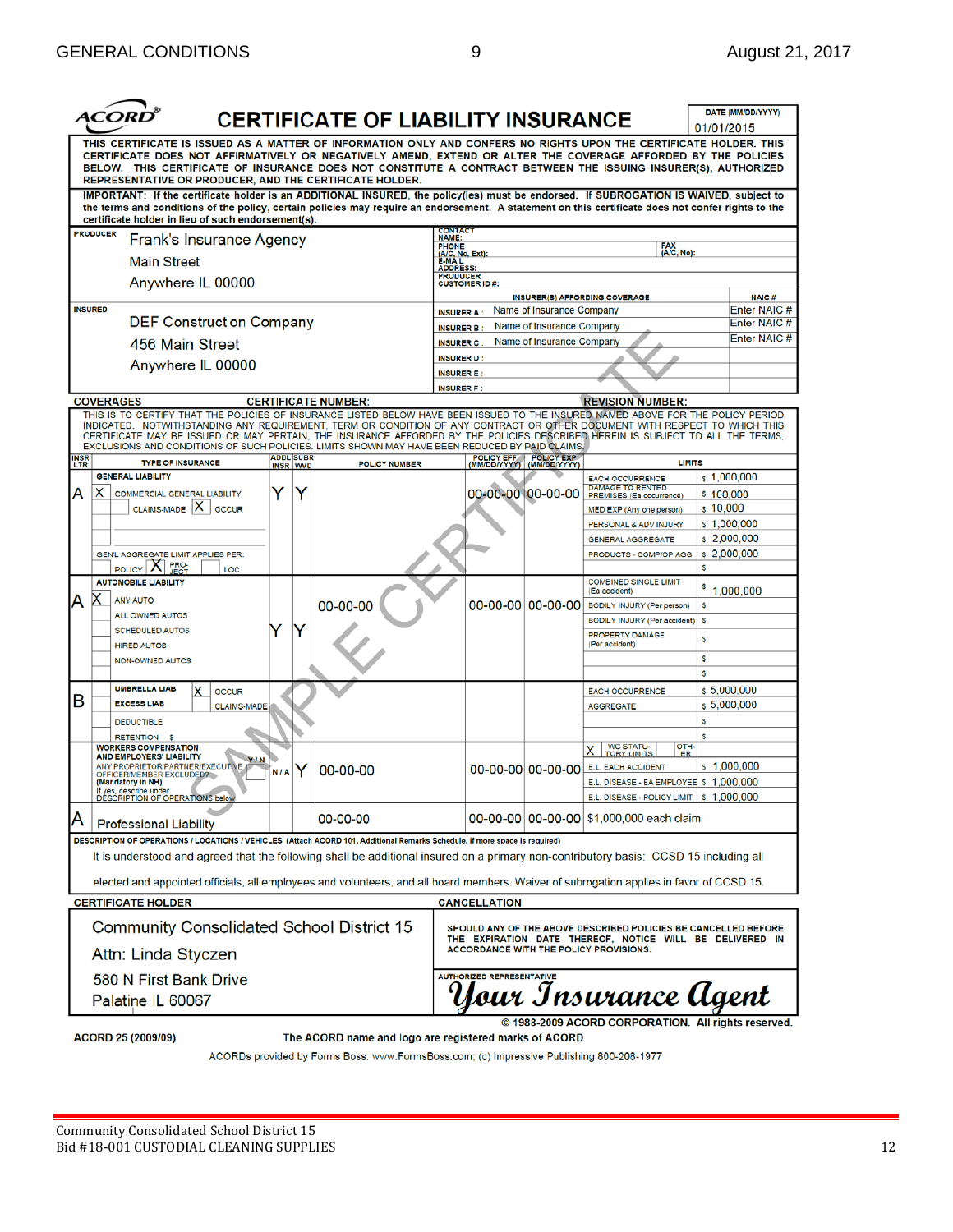43. All vendor staff/personnel must undergo a criminal background investigation within 60 days prior to the start of the contract at the vendor's expense and available upon request. Section 10-21.9 of *The School Code* (105 ILCS 5/10-21.9) provides that:

After January 1, 1990, the provisions of this section (criminal background investigations) shall apply to all employees of persons or firms holding contracts with any school district including, but not limited to, food service workers, school bus drivers and other transportation employees, who have direct, daily contact with the pupils of any school in such district.

Additionally, the contractor must also agree not to send to any school building or on any school property any employee who is a known child sex offender.

BID #18-001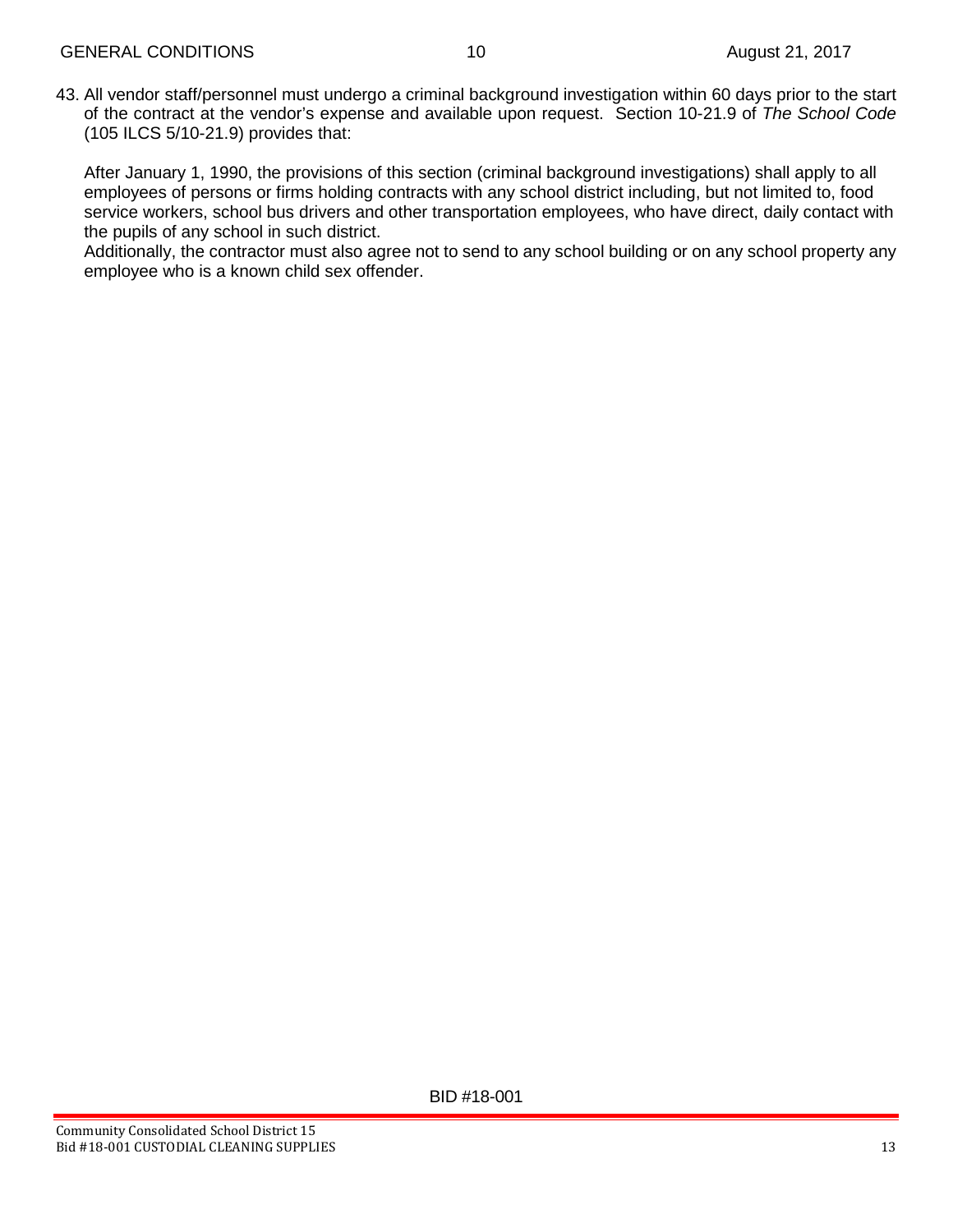## CUSTODIAL CLEANING SUPPLIES SEPTEMBER 21, 2017 COMMUNITY CONSOLIDATED SCHOOL DISTRICT 15

# **SPECIFICATIONS**

- 1. Items listed in Category 1 will be a line item award.
- 2. Items listed in Category 2, Category 3, Category 4, and Category 5 will be awarded by group.
- **3. The successful bidder must provide modular training outline that covers but not limited to floor care, washroom care and Global Harmonization training.**
- 4. Samples must be provided for products marked with an \*.
- 5. All Samples must be received by bid due date to be considered for evaluation of the bid. Samples will not be considered if received after bid due date. If samples are sent under separate cover, the packaging must be clearly marked BID#18-001 CUSTODIAL CLEANNING SUPPLIES SAMPLES, ATTENTION: IVY FLEMING.
- 6. Samples will be returned at the bidder's expense upon written request. Written request for the return of samples must be included in the bid. In the absence of a written request upon opening of the bid, District 15 will assume no responsibility for the return of the samples.
- 7. Only accepted products are those indicated. **NO SUBSTITUTIONS**.
- 8. Bids will only be awarded to authorized distributors or the manufacturer of the designated products. **NO EXECPTIONS**.
- 9. Delivery of custodial cleaning supplies must be made Monday through Friday from 7:00 a.m. to 2:30 p.m. only at the Central Distribution Warehouse, 1001 S. Rohlwing Road, Rolling Meadows, IL. Vendors must contact Ernie Baez, Warehouse Manager, (847) 963-3959, at least 24 hours before delivery.
- 10. The quantities listed on the bid are for a one-time shipment. Vendors may submit pricing on any number of items on the bid. This is not an all-or-nothing bid. For Vendors awarded multiple items under the bid, items should be shipped together in one complete shipment. If multiple shipments are needed, Vendors must contact Ernie Baez 48 hours before initial delivery is made to determine when the Central Distribution Warehouse staff can accommodate additional shipments. Any additional expenses incurred as a result of multiple shipments are the responsibility of the Vendor.
- 11. Questions regarding this bid will be addressed by e-mail only to Ivy Fleming, Budget and Purchasing Coordinator, at flemingi@ccsd15.net. No questions will be addressed after 12:00 p.m. local time on Wednesday, September 6, 2017.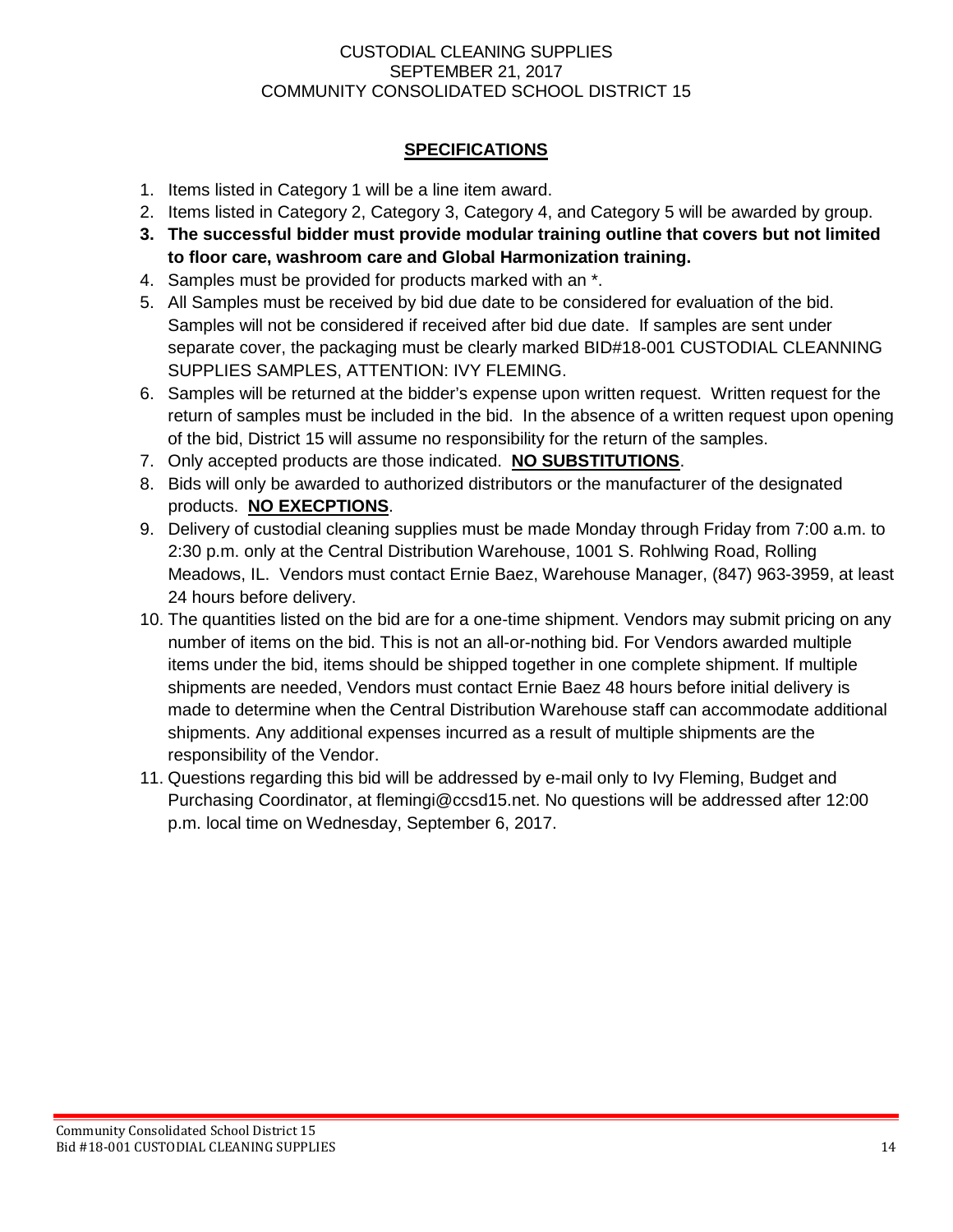#### EXHIBIT "A" BID #18-001 CUSTODIAL CLEANING SUPPLIES AUGUST 21, 2017 COMMUNITY CONSOLIDATED SCHOOL DISTRICT 15

# COMPANY NAME

|     | <b>CATEGORY 1: MISCELLANEOUS PRODUCTS</b>   |                           |      |                                                                                                                        |                             |                              |  |  |  |  |  |
|-----|---------------------------------------------|---------------------------|------|------------------------------------------------------------------------------------------------------------------------|-----------------------------|------------------------------|--|--|--|--|--|
| No. | <b>Description</b>                          | Unit of<br><b>Measure</b> | Qty  | <b>Specifications</b>                                                                                                  | Unit<br><b>Price</b>        | <b>Total</b><br><b>Price</b> |  |  |  |  |  |
| 1.  | *Black Can Liner for Large<br>Trash Can     | Box                       | 1500 | 46" x 50" 1.3-1.5 mil thickness (100/box)                                                                              |                             |                              |  |  |  |  |  |
| 2.  | *Black Can Liner for Small<br>29" Trash Can | Box                       | 1000 | 26" x 42" 1.3-1.5 mil thickness (100/box)                                                                              |                             |                              |  |  |  |  |  |
| 3.  | <b>Carpet Runners</b>                       | Each                      | 150  | Superior "NoTrax" 4' x 8' Chevron Matting<br>Floor Mat, Charcoal Gray #105S0048CH<br><b>NO SUBSTITUTES</b>             |                             |                              |  |  |  |  |  |
| 4.  | <b>Carpet Runners</b>                       | Each                      | 50   | Superior "NoTrax" 3' x 6' Chevron Matting<br>Floor Mat, Charcoal Gray #105S0036CH<br><b>NO SUBSTITUTES</b>             |                             |                              |  |  |  |  |  |
| 5.  | <b>Disinfectant Wipes</b>                   | Each                      | 1000 | PDI® Sani-Cloth® Plus Disinfectant Wipes<br>Q10584 (was Q89084)<br><b>NO SUBSTITUTES</b>                               |                             |                              |  |  |  |  |  |
| 6.  | *Cellulose Sponge                           | Each                      | 4000 | Yellow, size 6-1/4" x 3-3/8" x 1"                                                                                      |                             |                              |  |  |  |  |  |
| 7.  | Bowl Cleaner, acid                          | Case                      | 25   | Acid (9% or more) Bowl Cleaner, Spartan<br>M95 OR EQUAL, 12/qts/case                                                   |                             |                              |  |  |  |  |  |
| 8.  | Bowl Cleaner, non-acid                      | Case                      | 200  | Non-Acid Bowl Cleaner and Disinfectant,<br>Spartan NABC 12/qts/case<br><b>NO SUBSTITUTES</b>                           |                             |                              |  |  |  |  |  |
| 9.  | Odor Enzyme                                 | Case                      | 100  | Spartan Consume OR EQUAL, 12/qts/case                                                                                  |                             |                              |  |  |  |  |  |
| 10. | Tissue Paper - white                        | Case                      | 700  | Ecosoft Universal Bath Tissue 54000, 500<br>sheets per roll, 96 rolls per case, Green Seal<br>Certified NO SUBSTITUTES |                             |                              |  |  |  |  |  |
| 11. | Vacuum Cleaner Bags,<br>Versamatic          | Package                   | 400  | Windsor #86000460 Vacuum Cleaner Bags<br>for Windsor Versamatic Models VS14 and<br>VS18, 10/Pkg. NO SUBSTITUTES        |                             |                              |  |  |  |  |  |
|     |                                             |                           |      | <b>CATEGORY 2: RUBBERMAID PRODUCTS</b>                                                                                 |                             |                              |  |  |  |  |  |
| No. | <b>Description</b>                          | Unit of<br><b>Measure</b> | Qty  | <b>Specifications</b>                                                                                                  | <b>Unit</b><br><b>Price</b> | <b>Total</b><br><b>Price</b> |  |  |  |  |  |
| 12. | <b>BRUTE Container</b>                      | Each                      | 30   | Rubbermaid #FG264300, BRUTE<br>Container 44 gal (BLUE) without lid<br><b>NO SUBSTITUTES</b>                            |                             |                              |  |  |  |  |  |
| 13. | <b>BRUTE Container</b>                      | Each                      | 30   | Rubbermaid #FG264300, BRUTE<br>Container 44 gal (GRAY) without lid<br><b>NO SUBSTITUTES</b>                            |                             |                              |  |  |  |  |  |
| 14. | Lambswool Duster                            | Each                      | 36   | Rubbermaid #FG9C0400 30"-42"<br>Lambswool Duster with Telescoping Plastic<br>Handle. NO SUBSTITUTES                    |                             |                              |  |  |  |  |  |
| 15. | Microfiber Cleaning System<br>Frame         | Each                      | 36   | Rubbermaid #FGQ55000 YL00 11" Quick<br><b>Connect Wall/Straight Frame</b><br><b>NO SUBSTITUTES</b>                     |                             |                              |  |  |  |  |  |
| 16. | Microfiber Single Side<br>Damp Mops         | Each                      | 120  | Rubbermaid #FGQ82000 BL00 11"<br>MicrofiberWall/Stair Damp Mop<br><b>NO SUBSTITUTES</b>                                |                             |                              |  |  |  |  |  |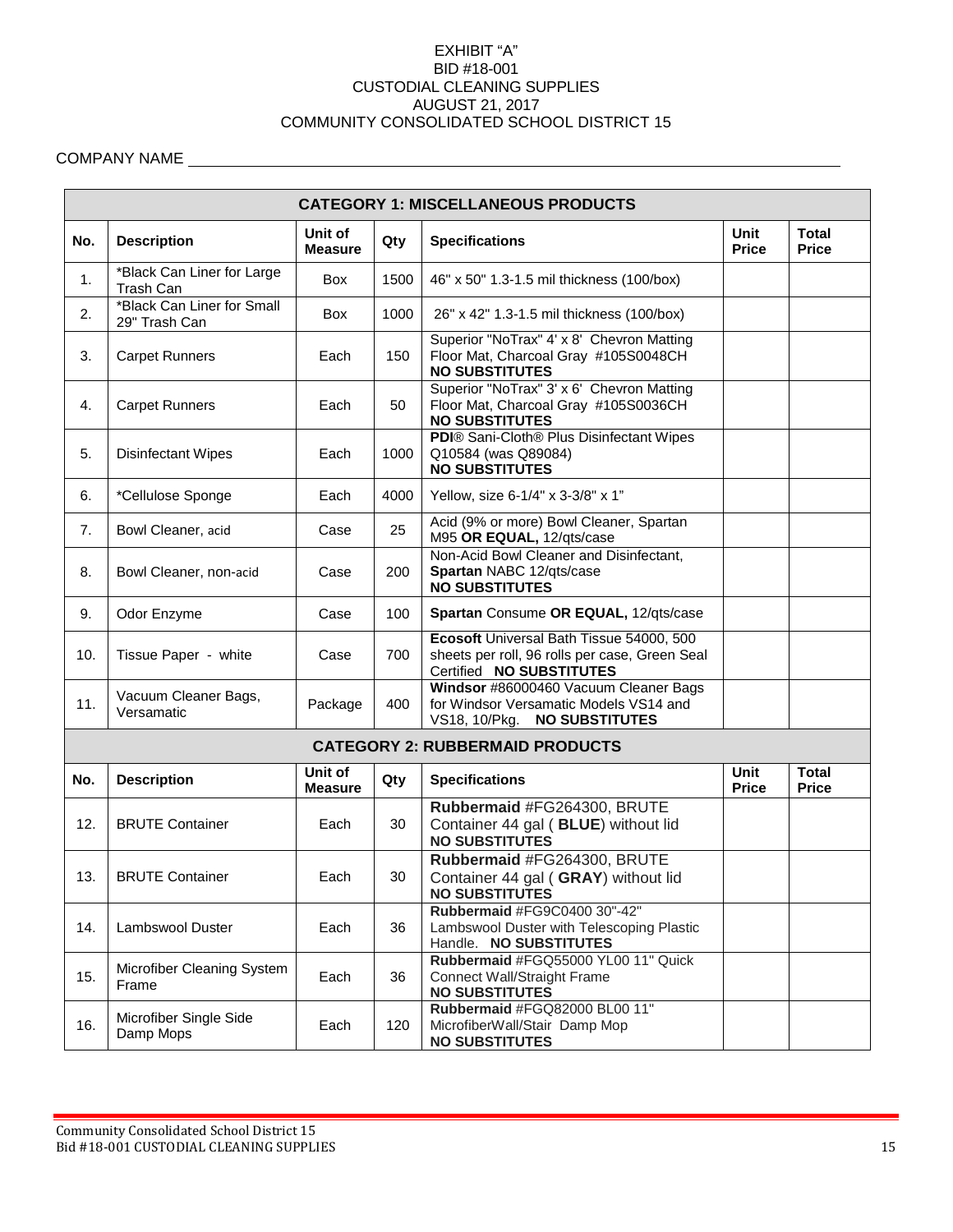| 17.                          | Mop Head                                             | Each                      | 180  | <b>Rubbermaid</b> Super Stitched Cotton<br>Lopped-End Wet Mop, 5" head band,<br>size Large #FGD11306 WH00 (6/pack.)<br><b>NO SUBSTITUTES</b> |                             |                              |  |
|------------------------------|------------------------------------------------------|---------------------------|------|----------------------------------------------------------------------------------------------------------------------------------------------|-----------------------------|------------------------------|--|
| 18.                          | Microfiber Cleaning System<br><b>Charging Bucket</b> | Each                      | 24   | Rubbermaid #FGQ95088 Charging Bucket<br>YEL. (3/pack.) NO SUBSTITUTES                                                                        |                             |                              |  |
| 19.                          | Microfiber Cleaning System<br>Handle                 | Each                      | 24   | Rubbermaid #FGQ76500 YL00, 4'x8' Quick-<br><b>Connect Extension Pole</b><br><b>NO SUBSTITUTES</b>                                            |                             |                              |  |
| 20.                          | Microfiber Single Side<br>Damp Mops                  | Each                      | 120  | Rubbermaid #FGQ41000 BL00 18"<br>Microfiber Damp Mop NO SUBSTITUTES                                                                          |                             |                              |  |
| 21.                          | Microfiber Single Side<br>Damp Mops                  | Each                      | 120  | Rubbermaid #FGQ41100 BL00 24"<br>Microfiber Damp Mop NO SUBSTITUTES                                                                          |                             |                              |  |
|                              |                                                      |                           |      | <b>TOTAL COST CATEGORY 2</b>                                                                                                                 |                             |                              |  |
|                              |                                                      |                           |      | <b>CATEGORY 3: 3M PRODUCTS</b>                                                                                                               |                             |                              |  |
| No.                          | <b>Description</b>                                   | Unit of<br><b>Measure</b> | Qty  | <b>Specifications</b>                                                                                                                        | Unit<br><b>Price</b>        | <b>Total</b><br><b>Price</b> |  |
| 22.                          | Wax Applicator System                                | Each                      | 10   | 3M Easy Shine Applicator Kit #55433<br><b>NO SUBSTITUTES</b>                                                                                 |                             |                              |  |
| 23.                          | <b>Wax Fill Station</b>                              | Each                      | 10   | 3M Easy Shine Fill Station #59175<br><b>NO SUBSTITUTES</b>                                                                                   |                             |                              |  |
| 24.                          | Wax Applicator Pad                                   | Case                      | 20   | 3M Easy Shine Applicator Pad #55434<br>10 ea/case<br><b>NO SUBSTITUTES</b>                                                                   |                             |                              |  |
| 25.                          | Wax Applicator Pouch                                 | Case                      | 20   | 3M Easy Shine Reuseable Pouch<br>#55440<br>5 pouches/case<br><b>NO SUBSTITUTES</b>                                                           |                             |                              |  |
| 26.                          | Scrub Sponge                                         | Each                      | 2400 | 3M #63 White Light Duty Scrub sponge<br><b>NO SUBSTITUTES</b>                                                                                |                             |                              |  |
|                              |                                                      |                           |      |                                                                                                                                              |                             |                              |  |
| 27.                          | Surface Preparation Pad                              | Case                      | 20   | 14" x 20 3M Maroon SPP (10/case)<br><b>NO SUBSTITUTES</b>                                                                                    |                             |                              |  |
| 28.                          | Surface Preparation Pad                              | Case                      | 40   | 14" x 28 3M Maroon SPP (10/case)<br><b>NO SUBSTITUTES</b>                                                                                    |                             |                              |  |
| 29.                          | Floor Stripping Pad                                  | Case                      | 40   | 20" 3M 7200 Black Stripper Pad (5/case)<br><b>NO SUBSTITUTES</b>                                                                             |                             |                              |  |
| 30.                          | Floor Scrubbing Pad                                  | Case                      | 50   | 20" 3M 5100 Blue Scrubber Pad (5/case)<br><b>NO SUBSTITUTES</b>                                                                              |                             |                              |  |
| 31.                          | <b>Floor Polish Pad</b>                              | Case                      | 50   | 20" 3M 4100 White Super Polish Pad<br>(5/case)<br><b>NO SUBSTITUTES</b>                                                                      |                             |                              |  |
| 32.                          | Floor Polish Pad                                     | Case                      | 20   | 14" x 20 3M White 4100 (10/case)<br><b>NO SUBSTITUTES</b>                                                                                    |                             |                              |  |
| 33.                          | Floor Polish Pad                                     | Case                      | 40   | 14" x 28 3M White 4100 (10/case)<br><b>NO SUBSTITUTES</b>                                                                                    |                             |                              |  |
| <b>TOTAL COST CATEGORY 3</b> |                                                      |                           |      |                                                                                                                                              |                             |                              |  |
|                              |                                                      |                           |      | <b>CATEGORY 4: GEORGIA PACIFIC</b>                                                                                                           |                             |                              |  |
| No.                          | <b>Description</b>                                   | Unit of<br><b>Measure</b> | Qty  | <b>Specifications</b>                                                                                                                        | <b>Unit</b><br><b>Price</b> | <b>Total</b><br><b>Price</b> |  |
| 34.                          | <b>Paper Towels Dispensers</b>                       | Each                      | 500  | Georgia Pacific SofPull Mechanical<br>Hardwound Roll Towel Dispenser Model<br>#59489 NO SUBSTITUTES                                          |                             |                              |  |
| 35.                          | Paper Towels - white                                 | Case                      | 2500 | Georgia-Pacific SofPull White Hardwound<br>Roll Paper Towel #26470, 6 rolls/case<br><b>NO SUBSTITUTES</b>                                    |                             |                              |  |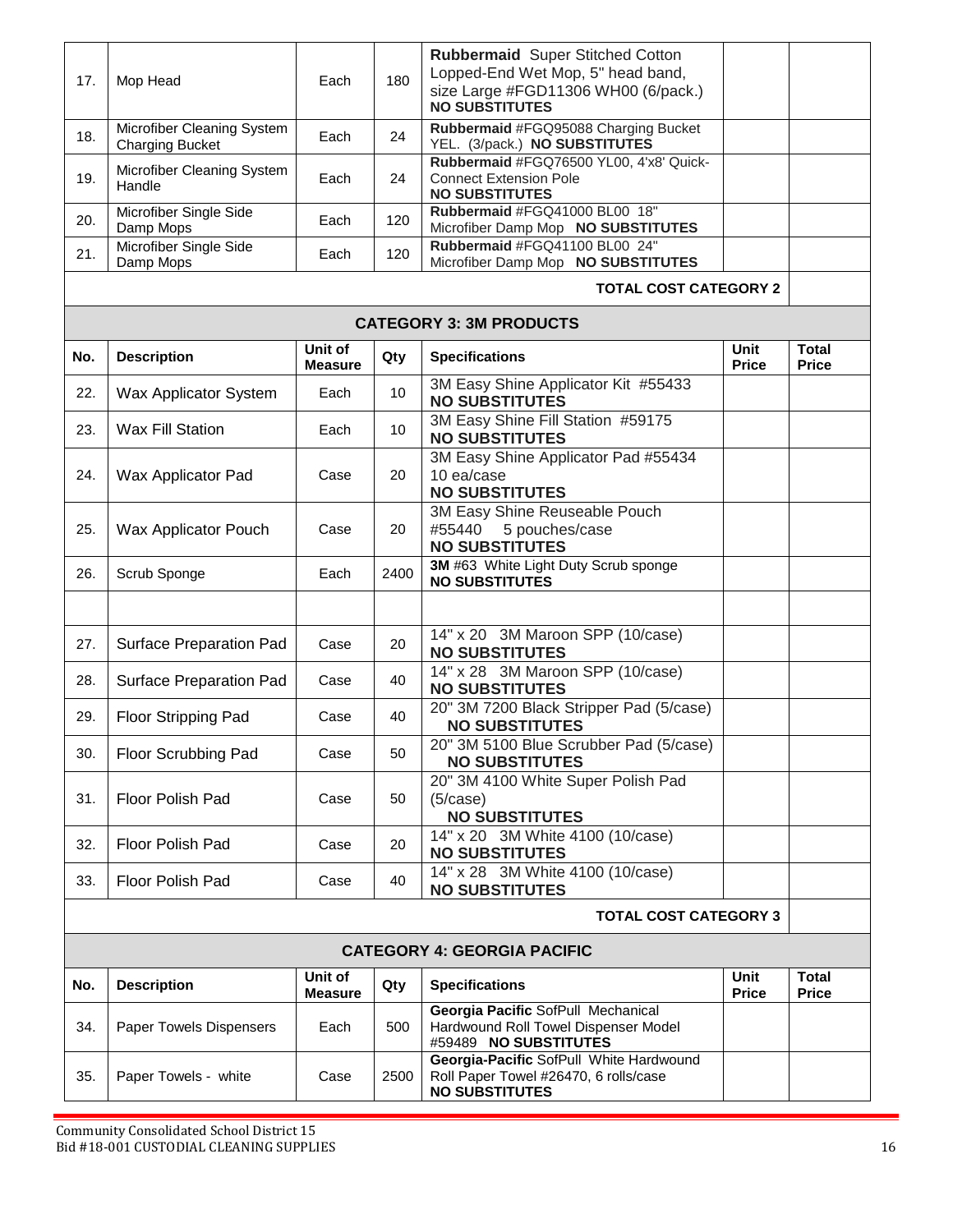| <b>TOTAL COST CATEGORY 4</b>  |                                    |                           |      |                                                                                                                                                                                                                                                                                                                 |                             |                              |  |  |
|-------------------------------|------------------------------------|---------------------------|------|-----------------------------------------------------------------------------------------------------------------------------------------------------------------------------------------------------------------------------------------------------------------------------------------------------------------|-----------------------------|------------------------------|--|--|
| <b>CATEGORY 5: SEALED AIR</b> |                                    |                           |      |                                                                                                                                                                                                                                                                                                                 |                             |                              |  |  |
| No.                           | <b>Description</b>                 | Unit of<br><b>Measure</b> | Qty  | <b>Specifications</b>                                                                                                                                                                                                                                                                                           | <b>Unit</b><br><b>Price</b> | <b>Total</b><br><b>Price</b> |  |  |
| 36.                           | Micro-Fiber Towels, Blue           | Each                      | 300  | Sealed Air #3755388 MicroQuick® (BLUE)<br>16" x 16" NO SUSTITUTES                                                                                                                                                                                                                                               |                             |                              |  |  |
| 37.                           | Micro-Fiber Towels, Red            | Each                      | 300  | Sealed Air #3755311 MicroQuick®<br>(GREEN) 16" x 16" NO SUSTITUTES                                                                                                                                                                                                                                              |                             |                              |  |  |
| 38.                           | Micro-Fiber Towels, Green          | Each                      | 300  | Sealed Air #3755396 MicroQuick® (RED)<br>16" x 16" NO SUSTITUTES                                                                                                                                                                                                                                                |                             |                              |  |  |
| 39.                           | <b>Floor Stripper</b>              | Case                      | 100  | Sealed Air Prostrip Heavy Duty Stripper<br>#95032360 5-gal. box NO<br><b>SUBSTITUTES</b>                                                                                                                                                                                                                        |                             |                              |  |  |
| 40.                           | Class & Multip-Surface<br>Cleaner  | Case                      | 50   | Sealed Air #2 Glance NA Class Cleaner,<br>#93361936 (2/case) RTD<br><b>NO SUBSTITUTES</b>                                                                                                                                                                                                                       |                             |                              |  |  |
| 41.                           | Low-Foam Neutral Floor<br>Cleaner. | Case                      | 50   | Sealed Air #50 Raindance Low Foam Neutral<br>Floor Cleaner #3323981 (2/case)<br><b>NO SUBSTITUTES</b>                                                                                                                                                                                                           |                             |                              |  |  |
| 42.                           | Floor Wax                          | Box                       | 200  | Sealed Air Vectra Floor Finish, #5105047,<br>5-gal. box NO SUBSTITUTES                                                                                                                                                                                                                                          |                             |                              |  |  |
| 43.                           | Wood Care                          | Pail                      | 10   | <b>Sealed Air Recoat Adhesion</b><br>Formula & Tacking Solution #5142243, 5-<br><b>GAL. Container NO SUBSTITUTES</b>                                                                                                                                                                                            |                             |                              |  |  |
| 44.                           | Wood Care                          | Pail                      | 40   | Sealed Air Ultra Low Odor Waterbased<br>Finish #5142227,<br>5-GAL. Container NO SUBSTITUTES                                                                                                                                                                                                                     |                             |                              |  |  |
| 45.                           | Wood Care                          | Pail                      | 40   | Sealed Air Waterborne Finish Crosslinker<br>#5142235 NO SUBSTITUTES                                                                                                                                                                                                                                             |                             |                              |  |  |
| <b>TOTAL COST CATEGORY 5</b>  |                                    |                           |      |                                                                                                                                                                                                                                                                                                                 |                             |                              |  |  |
|                               |                                    |                           |      | <b>CATEGORY 6: GoJo PRODUCTS</b>                                                                                                                                                                                                                                                                                |                             |                              |  |  |
| No.                           | <b>Description</b>                 | Unit of<br><b>Measure</b> | Qty  | <b>Specifications</b>                                                                                                                                                                                                                                                                                           | Unit<br><b>Price</b>        | <b>Total</b><br><b>Price</b> |  |  |
| 46.                           | Instant Hand Sanitizer             | Case                      | 150  | <b>GoJo</b> Purell® Advanced Green Certified<br>Instant Hand Sanitizer Foam, #GOJ8804-03-<br>ADX, 1200 ml Refill for Purell® GOJ8820-06-<br>ADX Dispenser, (3/case)<br><b>NO SUBSTITUTES</b><br><b>MUST</b> include 400 ea. GoJo Purell®<br>GOJ8820-06- ADX Dispenser with Drip Tray<br>AT NO ADDITIONAL CHARGE |                             |                              |  |  |
| 47.                           | Hand Soap                          | Case                      | 1600 | GoJo <sup>®</sup> Green Seal Foam Hand Soap,<br>#5165-03 (Green Seal Certified), (3/case)<br><b>NO SUBSTITUTES</b>                                                                                                                                                                                              |                             |                              |  |  |
| 48.                           | Hand Soap Dispenser                | Each                      | 400  | GoJo® Soap Dispenser (black), #5155-06<br>(6/case) NO SUBSTITUTES                                                                                                                                                                                                                                               |                             |                              |  |  |
| <b>TOTAL COST CATEGORY 6</b>  |                                    |                           |      |                                                                                                                                                                                                                                                                                                                 |                             |                              |  |  |

# **\*\*\*\*\* NOTE: BIDS WILL ONLY BE AWARDED TO AUTHORIZED DISTRIBUTORS OR THE MANUFACTURER OF THE DESIGNATED PRODUCTS – NO EXCEPTIONS \*\*\*\*\***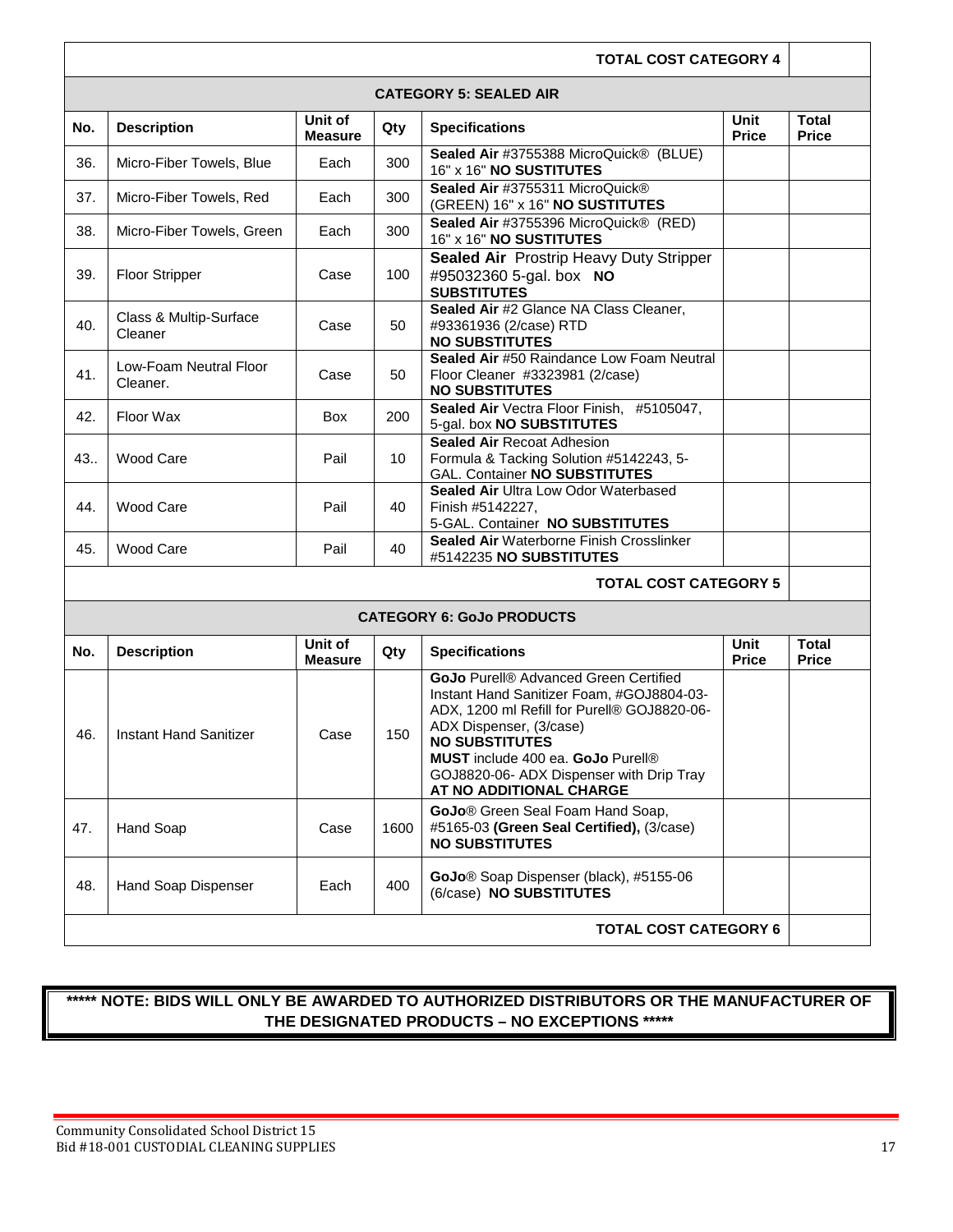#### EXHIBIT "B" BID #18-001 CUSTODIAL CLEANING SUPPLIES SEPTEMBER 21, 2017 COMMUNITY CONSOLIDATED SCHOOL DISTRICT 15

- 1. The Board of Education, Community Consolidated School District 15, Palatine, Illinois, reserves the right to reject any or all bids to waive any informality in bidding.
- 2. Having carefully examined all bid documents, as well as the proposed program, the undersigned hereby proposes to furnish all supplies and services set forth by the specifications, notice to bidders general conditions and form of proposal herein referred to and described.
- 3. By entering into this Agreement, Contractor/Vendor certifies and warrants to the Board of Education that it is not barred from entering into this Agreement for any reason whatsoever, including, but not limited to, a violation of Section 33E-3 (Bid Rigging) or Section 33E-4(Bid Rotating) of the Illinois Criminal Code of 1961.
- 4. The contractor/vendor certifies that the contractor/vendor has a written sexual harassment policy in place in full compliance with 775 ILCS 5/2-105 (A) (4).
- 5. Vendor acknowledges receipt of addendum(s) if issued

# **\*\*\*\*\* NOTE: BIDS WILL ONLY BE AWARDED TO AUTHORIZED DISTRIBUTORS OR THE MANUFACTURER OF THE DESIGNATED PRODUCTS – NO EXCEPTIONS \*\*\*\*\***

#### When items specified states **NO SUBSTITUTES**, CCSD15 will not accept substitute(s) for that item(s).

| Estimated time required for delivery:<br>extra and the state of the state of the state of the state of the state of the state of the state of the state of the state of the state of the state of the state of the state of the |             |      |       |          |
|---------------------------------------------------------------------------------------------------------------------------------------------------------------------------------------------------------------------------------|-------------|------|-------|----------|
|                                                                                                                                                                                                                                 |             |      |       |          |
|                                                                                                                                                                                                                                 |             |      |       |          |
|                                                                                                                                                                                                                                 |             | City | State | Zip Code |
|                                                                                                                                                                                                                                 |             |      |       |          |
|                                                                                                                                                                                                                                 |             |      |       |          |
| AREA CODE AND PHONE NUMBER:                                                                                                                                                                                                     |             |      |       |          |
| E-MAIL ADDRESS: ____________                                                                                                                                                                                                    | (Area Code) |      |       |          |

EXHIBIT "C" BID #18-001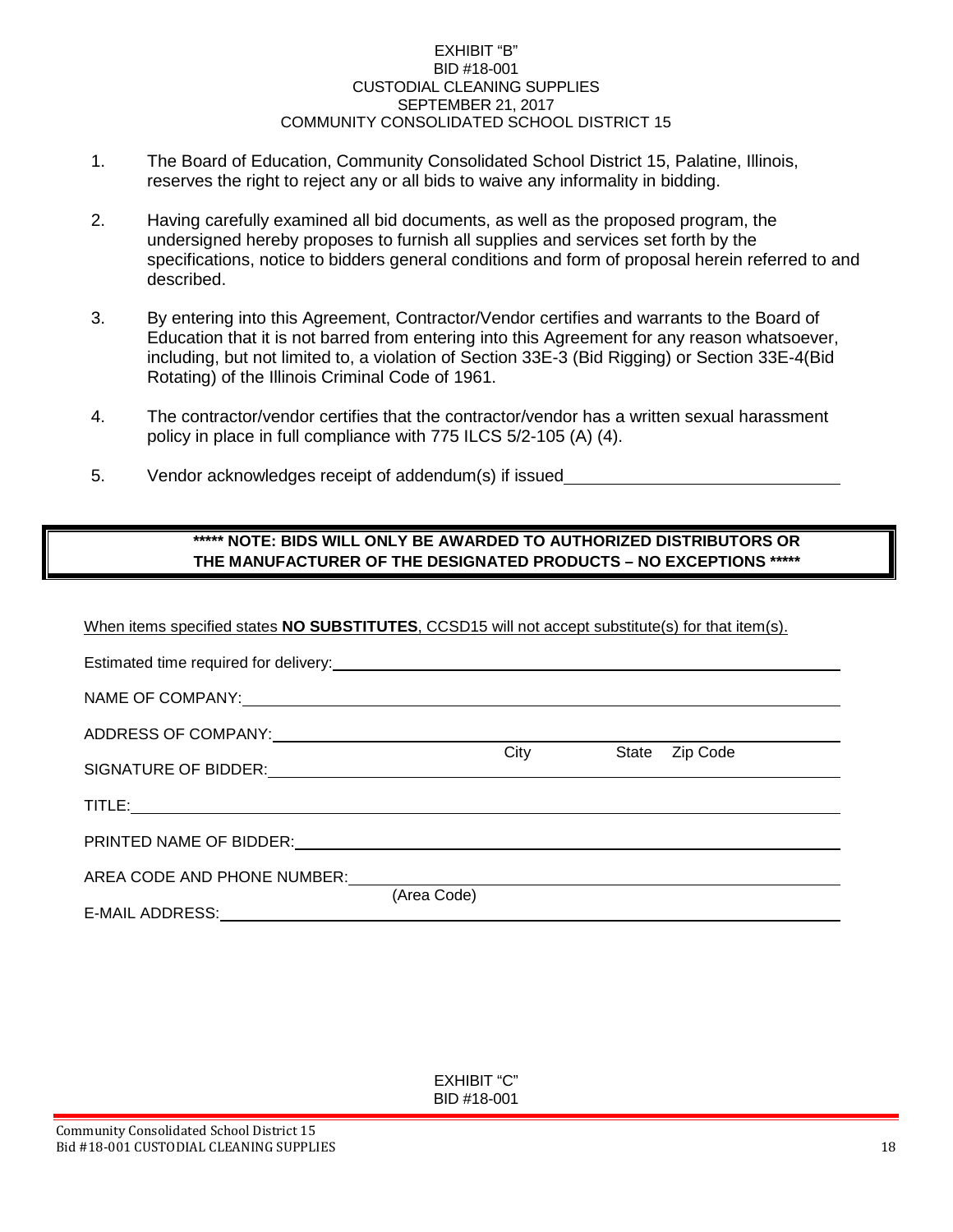#### CUSTODIAL CLEANING SUPPLIES SEPTEMBER 21, 2017 COMMUNITY CONSOLIDATED SCHOOL DISTRICT 15

# **CONTRACTOR QUESTIONNAIRE**

# COMPANY NAME

Pursuant to 105 ILCS 5/10-20.40 all school districts in the State of Illinois are required to annually report the number and value of contracts awarded to "minority owned businesses, female owned businesses, and businesses owned by persons with disabilities, as defined in the Business Enterprise for Minorities, Females and Persons with Disabilities Act, and locally owned businesses" for contracts over \$25,000. In order to comply with this requirement, we request contractors to complete the following questionnaire and return with their bid responses.

#### **Is Your Company a Locally Owned Business YES \_\_\_\_\_\_ NO \_\_\_\_\_\_ as it relates to this School District?**

For purposes of this questionnaire, "Locally Owned" means that the registered address or principal place of business of the company is located within the boundaries of the school district. For a corporation, LLC, LP, LLP, or LLLP, the registered address is the address for business on file with the Illinois Secretary of State. For all other business entities, the principal place of business is where the books and records of the business are kept and/or the management of the business works.

Guidance issued by the Illinois State Board of Education suggests that we inquire whether your company is certified as a minority, female, or disabled person owned business by a certifying agency (e.g., Chicago Transit Authority – Cook County – Illinois Department of Transportation – Metropolitan Transit Authority Metropolitan Water Reclamation District – U.S. Small Business Administration – State of Illinois) or that it would be eligible for certification if an application were made. The Guidance includes the definitions set forth below.

**Definition of Ownership:** "Minority owned business, female owned business, and business owned by a person with a disability" means a business concern which is at least 51% owned by one or more minority persons, females, or persons with a disability; or in the case of a corporation, at least 51% of the stock in which is owned by one or more minority persons, females, or persons with a disability; and the management and daily business operations of which are controlled by one or more of the minority females, or persons with a disability who own it. (30 ILCS 575/2)

## **Is Your Company a Minority Owned Business? YES \_\_\_\_\_\_ NO \_\_\_\_\_\_**

"Minority person" shall mean a person who is a citizen or lawful permanent resident of the United States and who is: (a) African American – a person having origins in any of the black racial groups in Africa; or (b) Hispanic - a person of Spanish or Portuguese culture with origins in Mexico, South or Central America, or the Caribbean Islands, regardless of race; or(c) Asian American - a person having origins in any of the original peoples of the Far East, Southeast Asia, the Indian Subcontinent or the Pacific Islands); or (d) Native American or Alaskan Native – a person having origins in any of the original peoples of North America. (30 ILCS 575/2)

# **Is Your Company a Female Owned Business? YES \_\_\_\_\_ NO \_\_\_\_\_\_**

"Female" shall mean a person who is a citizen or lawful permanent resident of the United States and who is of the female gender. (30 ILCS575/2)